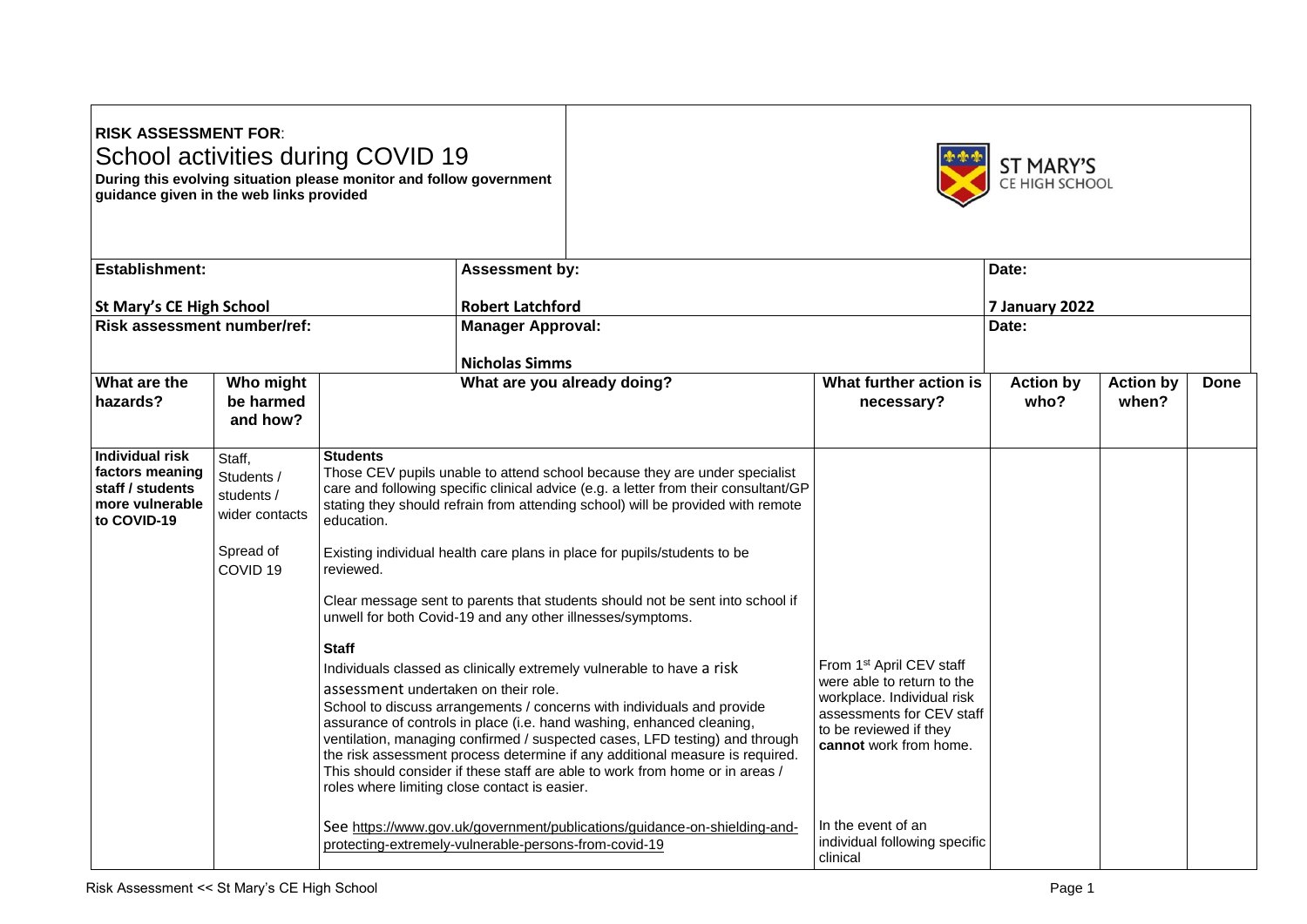|                                                                                                           |                                                                                          | Protect vulnerable workers - Working safely during the coronavirus (COVID-<br>19) pandemic (hse.gov.uk)<br>Encourage vaccine take up for staff (both doses) plus booster.<br><b>Asymptomatic testing (LFD testing)</b><br>Staff and secondary school students should continue to test twice weekly at<br>home, with lateral flow device (LFD) test kits, 3-4 days apart.<br>Testing remains voluntary but is strongly encouraged.                                                                                                                                                                                                                                                                                                                                                                                                                                                                                                                                                             | advice (e.g. a letter from<br>their consultant/GP stating<br>they should refrain from<br>attending the workplace) it<br>is strongly recommended<br>that Schools contact their<br>HR Advisor.<br>COVID-19 booster<br>vaccines to the most<br>vulnerable started in<br>Autumn 2021 |  |  |
|-----------------------------------------------------------------------------------------------------------|------------------------------------------------------------------------------------------|-----------------------------------------------------------------------------------------------------------------------------------------------------------------------------------------------------------------------------------------------------------------------------------------------------------------------------------------------------------------------------------------------------------------------------------------------------------------------------------------------------------------------------------------------------------------------------------------------------------------------------------------------------------------------------------------------------------------------------------------------------------------------------------------------------------------------------------------------------------------------------------------------------------------------------------------------------------------------------------------------|----------------------------------------------------------------------------------------------------------------------------------------------------------------------------------------------------------------------------------------------------------------------------------|--|--|
| <b>School</b><br>occupants<br>coming into<br>contact with<br>those with<br><b>Coronavirus</b><br>symptoms | Staff,<br>Students /<br>students /<br>wider contacts<br>Spread of<br>COVID <sub>19</sub> | School staff supervising the child while they await collection should wear PPE<br>(a fluid resistant surgical mask, type IIR) if close contact is necessary.<br>If direct care (such as for a very young child or a child with complex needs) is<br>required then staff giving care to wear a fluid resistant surgical mask (type IIR),<br>disposable apron and gloves.<br>Clear message to parents that if a student is unwell at school they are to be<br>sent home or collected immediately.<br>Anyone who has had contact with those with symptoms to wash hands<br>thoroughly.<br>All areas occupied and equipment used by the affected person are to be<br>thoroughly cleaned and disinfected (see PHE cleaning advice<br>https://www.gov.uk/government/publications/covid-19-decontamination-in-non-<br>healthcare-settings<br>Pupils, staff and other adults should follow public health advice on When to<br>self-isolate and what to do - Coronavirus (COVID-19) - NHS (www.nhs.uk) |                                                                                                                                                                                                                                                                                  |  |  |
|                                                                                                           |                                                                                          | <b>Testing</b><br>Staff / pupils who develop symptoms should be PCR tested. Testing is most<br>sensitive within 3 days of symptoms developing. Guidelines on who can get<br>tested and how to arrange for a test can be found in the COVID-19: getting<br>tested guidance.<br>Tests can be booked online through the NHS website<br>https://www.nhs.uk/conditions/coronavirus-covid-19/testing-and-tracing/<br>Direct link is https://self-referral.test-for-<br>coronavirus.service.gov.uk/antigen/name or call 119 if they have no internet<br>access.                                                                                                                                                                                                                                                                                                                                                                                                                                      | Staff and pupils who are<br>tested for Covid-19 to<br>inform the school of result<br>and date of test.<br>A positive PCR test or<br>positive LFD from 11<br>January 2022 will still<br>require self-isolation<br>regardless of vaccination<br>status or age.                     |  |  |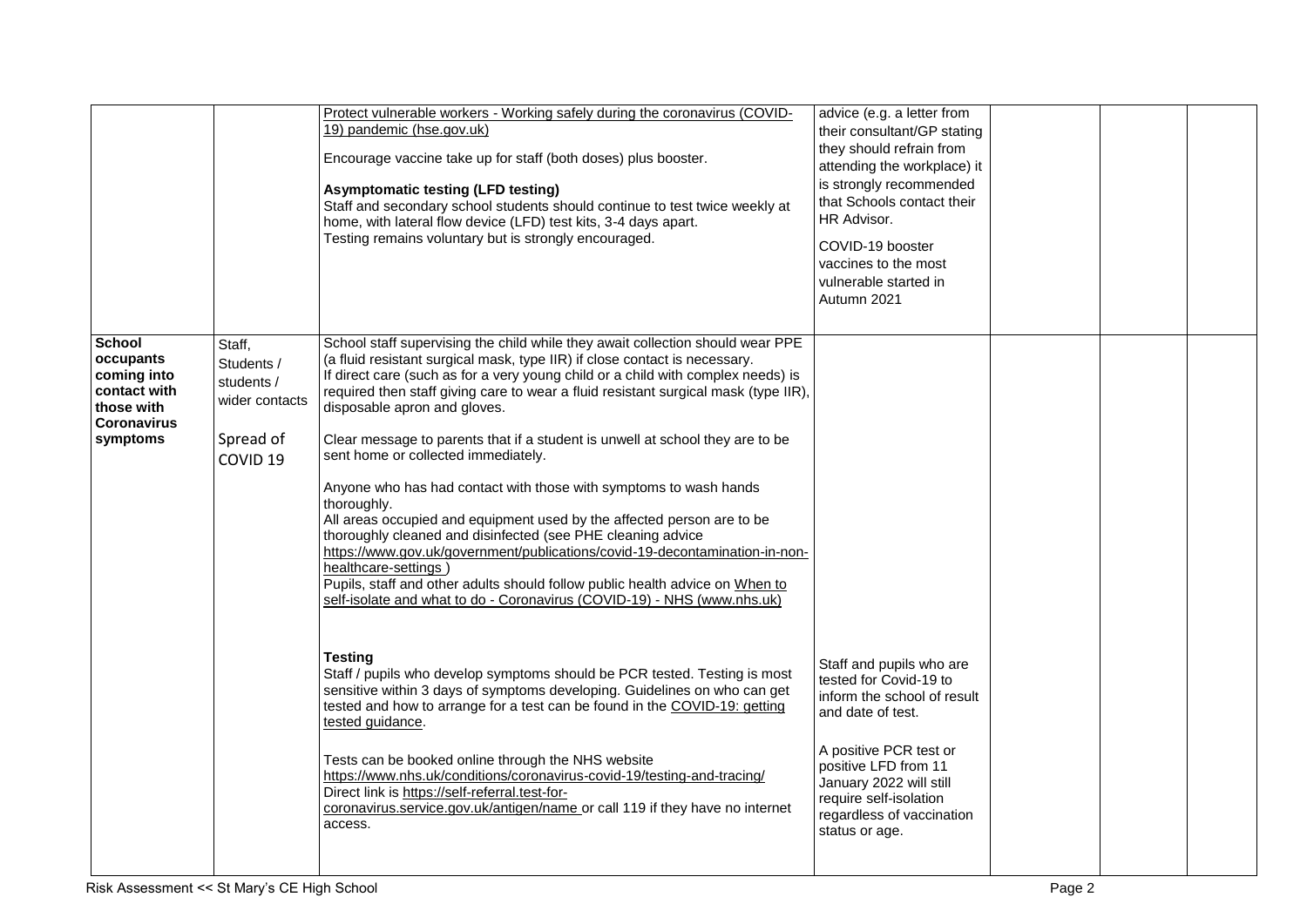|                                                                                      |                                                                                          | Schools were initially provided with 10 PCR home testing kits which can be<br>provided in the exceptional circumstance that you believe an individual may<br>have barriers to accessing testing elsewhere. See<br>https://www.gov.uk/government/publications/coronavirus-covid-19-home-test-<br>kits-for-schools-and-fe-providers. Kits are not be given directly to children, only<br>to adults over the age of 18 or a child's parent or carer.<br>Positive case in school setting<br>Those affected self-isolate and do not return to school until the end of self-<br>isolation period.<br>See 'when to contact the LA Covid response team'<br>https://thegrid.org.uk/covid-19/key-documents-for-schools<br>COVID.EYSEducation@hertfordshire.gov.uk<br>From 19th July NHS T&T are undertaking contact tracing<br><b>Asymptomatic testing (LFD testing)</b><br>Testing remains voluntary but strongly encouraged.<br>Staff and secondary school students should continue to test twice weekly at<br>home, with lateral flow device (LFD) test kits, 3-4 days apart.<br><b>Secondary School testing</b><br>Retain an asymptomatic test centre on site<br>All secondary students to be offered 1 lateral flow test on their return in<br>January 2022 (See separate lateral flow testing risk assessment).<br>School staff should keep on testing twice a week even if fully vaccinated. | Additional PCR kits able to<br>be ordered via<br>https://request-testing.test-<br>for-<br>coronavirus.service.gov.uk<br>From 14th December<br>2021 all children aged 5 to<br>18 years and 6 months<br>and those adults who have<br>been fully vaccinated,<br>identified as a close<br>contact of a positive case<br>of COVID-19 by NHS Test<br>& Trace can continue to<br>attend school but should<br>take a daily lateral flow<br>test for 7 days.<br>Close contacts should take<br>a LFD test and only need<br>to isolate if they test<br>positive or develop<br>symptoms themselves. |  |  |
|--------------------------------------------------------------------------------------|------------------------------------------------------------------------------------------|-------------------------------------------------------------------------------------------------------------------------------------------------------------------------------------------------------------------------------------------------------------------------------------------------------------------------------------------------------------------------------------------------------------------------------------------------------------------------------------------------------------------------------------------------------------------------------------------------------------------------------------------------------------------------------------------------------------------------------------------------------------------------------------------------------------------------------------------------------------------------------------------------------------------------------------------------------------------------------------------------------------------------------------------------------------------------------------------------------------------------------------------------------------------------------------------------------------------------------------------------------------------------------------------------------------------------------------------------------------------------------------------|-----------------------------------------------------------------------------------------------------------------------------------------------------------------------------------------------------------------------------------------------------------------------------------------------------------------------------------------------------------------------------------------------------------------------------------------------------------------------------------------------------------------------------------------------------------------------------------------|--|--|
| General<br><b>Transmission of</b><br>COVID-19<br>Ineffective<br>hygiene<br>protocols | Staff,<br>Students /<br>students /<br>wider contacts<br>Spread of<br>COVID <sub>19</sub> | <b>Hand Hygiene</b><br>Welfare facilities are provided which contain suitable levels of soap and paper<br>towels.<br>All persons to wash hands with soap and water regularly and thoroughly, for at<br>least 20 seconds. Hand washing technique to be adopted as directed by NHS<br>guidance posters in place to reinforce this.<br>Alcohol hand sanitiser used in addition where required. Provided at Main<br>Reception, Student Entrances and Dining Rooms/facilities.<br>Build use into staff and student routines e.g. on arrival, when returning from<br>breaks, when changing rooms, before / after eating.<br>Site staff to regularly clean the hand washing facilities and check<br>consumables.<br>Provide suitable and sufficient rubbish bins for hand towels with regular<br>removal and disposal.                                                                                                                                                                                                                                                                                                                                                                                                                                                                                                                                                                           |                                                                                                                                                                                                                                                                                                                                                                                                                                                                                                                                                                                         |  |  |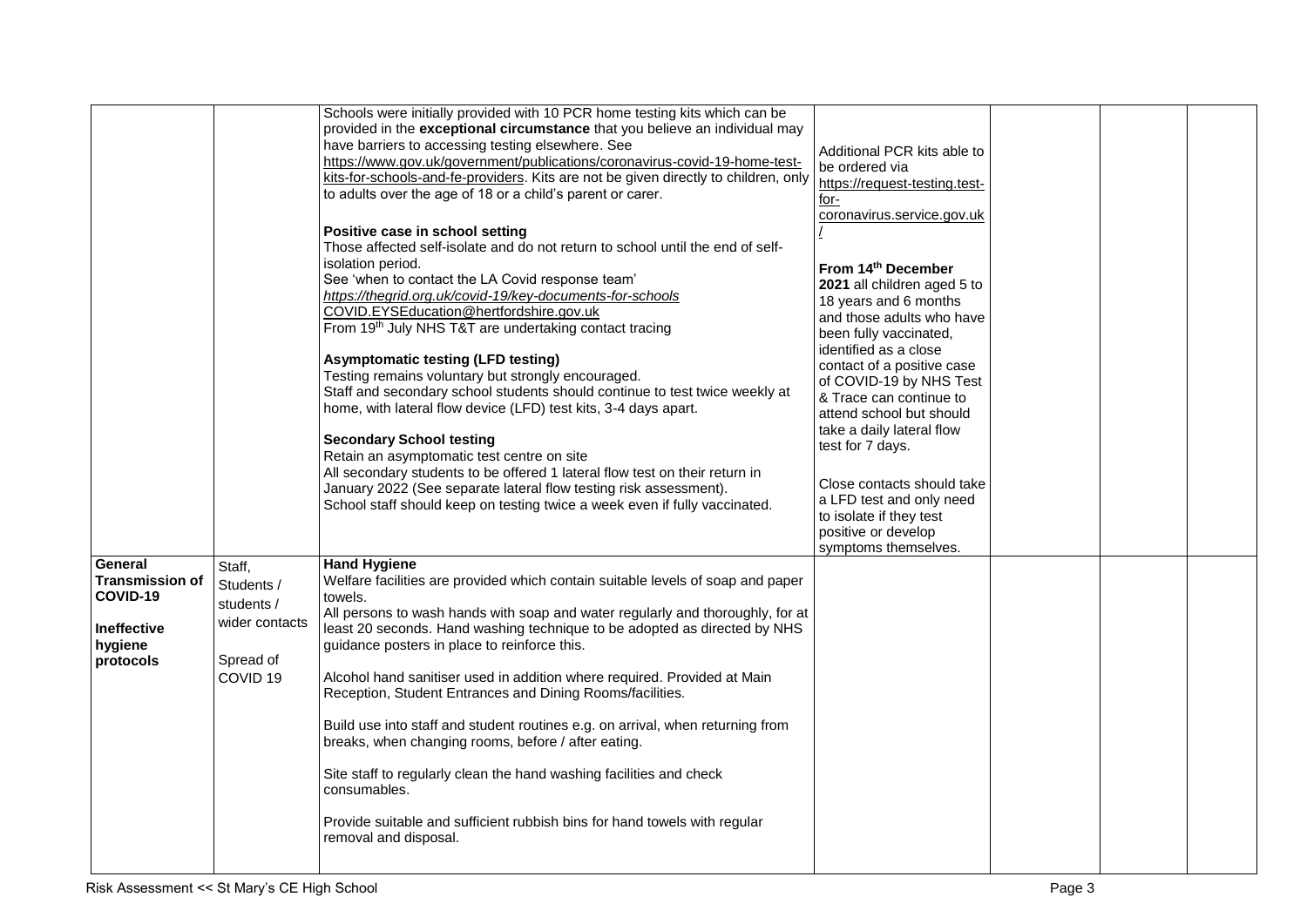|                                                                                 |                                                                                          | Ensure adequate supplies of soap, hand sanitiser and paper towels and these<br>should be securely stored.<br>Catch it, kill it, bin it message reinforced.<br>Staff / students to use tissues when coughing or sneezing and then place the<br>used tissue in the bin before washing hands (lidded bins in classrooms / other<br>locations for disposal of tissues and other waste)                                                       |  |  |
|---------------------------------------------------------------------------------|------------------------------------------------------------------------------------------|------------------------------------------------------------------------------------------------------------------------------------------------------------------------------------------------------------------------------------------------------------------------------------------------------------------------------------------------------------------------------------------------------------------------------------------|--|--|
|                                                                                 |                                                                                          | All persons are reminded to not touch their eyes, nose or mouth if their hands<br>are not clean.                                                                                                                                                                                                                                                                                                                                         |  |  |
| General<br><b>Transmission of</b><br>COVID-19<br><b>Ineffective</b><br>cleaning | Staff,<br>Students /<br>students /<br>wider contacts<br>Spread of<br>COVID <sub>19</sub> | Documented cleaning schedule in place.<br>Enhanced cleaning schedule implemented throughout the site during school<br>day, ensuring that frequent contact points, e.g. door handles, taps, flush<br>handles, toilet door handles, bannisters etc. are all cleaned and disinfected<br>regularly.<br>Where toilets are shared between groups these must be cleaned regularly                                                               |  |  |
| <b>High Contact</b><br>points                                                   |                                                                                          | (focus on high contact surfaces) and importance of thorough hand washing<br>reinforced.<br>Cleaning materials e.g. disinfectant spray / wipes available to staff. Only<br>cleaning products supplied by the school / contract cleaners are to be used.<br>School to obtain the risk assessment from contract cleaning staff for<br>assurance on social distancing measures and their schedule / methods for<br>cleaning the school site. |  |  |
|                                                                                 |                                                                                          | Cleaning protocol is as follows:<br>Hard surfaces to be cleaned using standard cleaning products and disposable<br>cloths / paper towels throughout day.<br>Thorough cleaning of rooms at the end of the day.                                                                                                                                                                                                                            |  |  |
|                                                                                 |                                                                                          | In the event of a suspected case / confirmed positive case on site<br>For a disinfection (e.g. following a suspected case) use a combined detergent<br>disinfectant solution at a minimum dilution of 1000 parts per million (ppm)<br>available chlorine (av.cl.) or a neutral purpose detergent followed by<br>disinfection (minimum 1000 ppm av.cl.).                                                                                  |  |  |
|                                                                                 |                                                                                          | See PHE advice COVID-19: cleaning of non-healthcare settings guidance<br>If an alternative non-chlorine based disinfectant is used ensure that it is<br>effective against enveloped viruses i.e. a product to BS EN14476.                                                                                                                                                                                                                |  |  |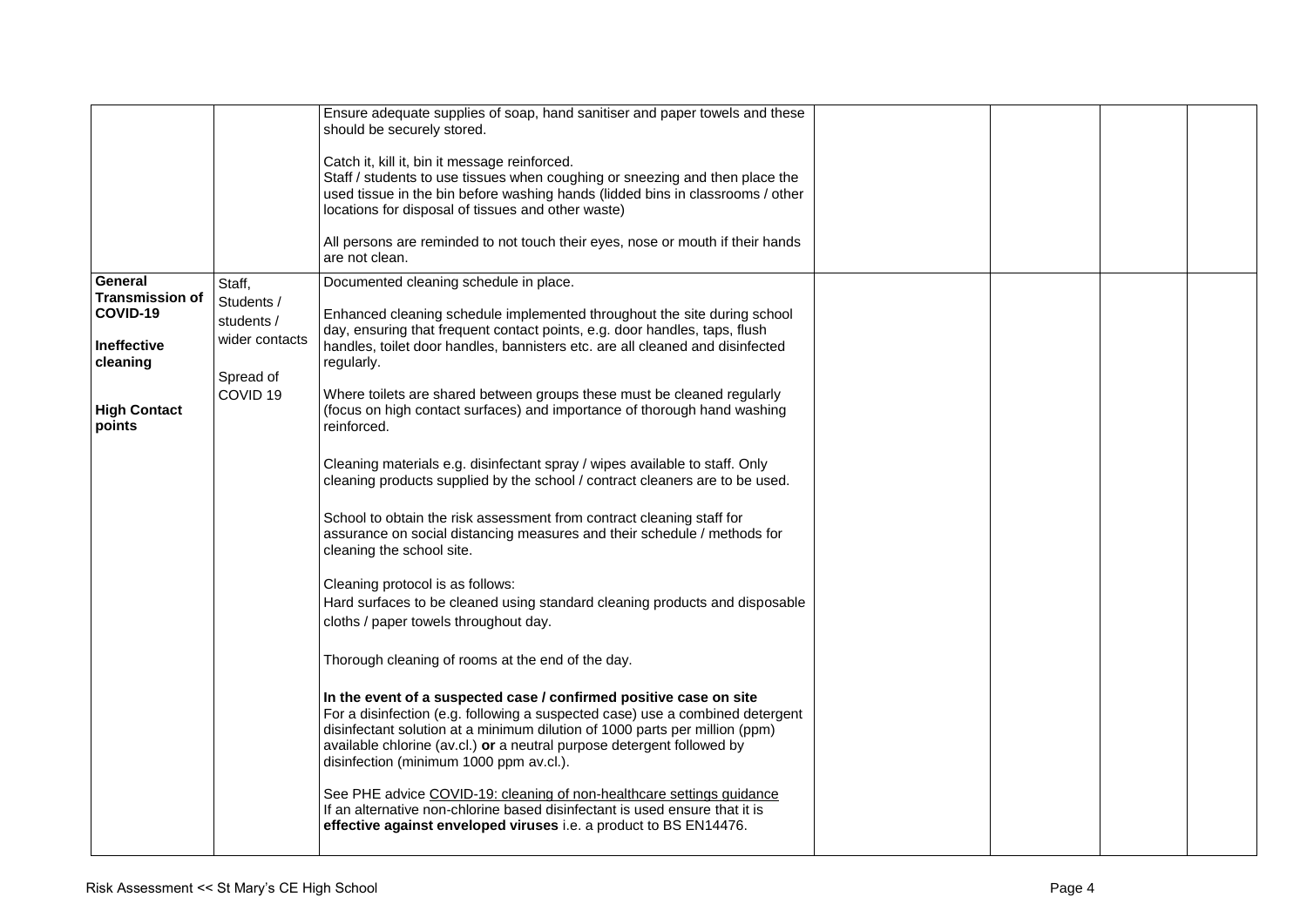|                                               |                                                                                        | Manufacturer's instructions for dilution, application, PPE and contact times for<br>all detergents and disinfectants to be followed.<br>When cleaning a contaminated area<br>Cleaning staff to:<br>• Wear disposable gloves and apron<br>• Wear a fluid resistant surgical mask (Type IIR) if splashing likely<br>• Hands should be washed with soap and water for 20 seconds after all<br>PPE has been removed.<br>PPE to be double-bagged, then stored securely for 72 hours then thrown away<br>in the regular rubbish after cleaning is finished.<br>Any cloths and mop heads used must be disposed of as single use items.                                                                                                                                                                                                                                |                                                                                                                                                                                                                                                                                                                                      |  |  |
|-----------------------------------------------|----------------------------------------------------------------------------------------|----------------------------------------------------------------------------------------------------------------------------------------------------------------------------------------------------------------------------------------------------------------------------------------------------------------------------------------------------------------------------------------------------------------------------------------------------------------------------------------------------------------------------------------------------------------------------------------------------------------------------------------------------------------------------------------------------------------------------------------------------------------------------------------------------------------------------------------------------------------|--------------------------------------------------------------------------------------------------------------------------------------------------------------------------------------------------------------------------------------------------------------------------------------------------------------------------------------|--|--|
| <b>Poorly</b><br>ventilated<br>spaces         | Staff,<br>Students /<br>pupils / wider<br>contacts<br>Spread of<br>COVID <sub>19</sub> | Occupied rooms to be kept as well ventilated as possible (by opening external<br>windows / doors) or via mechanical ventilation systems.<br>Where mechanical ventilation is present that removes and circulates air to<br>multiple rooms, increase ventilation rate and recirculation should be turned off<br>to adjust these to full fresh air where possible.<br>There is no need to adjust systems that serve only individual rooms or<br>portable units as these operate on 100% recirculation.<br>See HSE guidance and CIBSE COVID-19 ventilation guidance (v4 Oct 20)<br>In cooler weather open windows just enough to provide constant background<br>ventilation, open windows more fully between classes, during breaks etc. to<br>purge the air in the space.<br>Use heating / additional layers of clothing to maintain comfortable<br>temperatures. | Identify any poorly<br>ventilated areas and take<br>steps to improve. A CO <sub>2</sub><br>monitor can help identify if<br>the space is poorly<br>ventilated (CO <sub>2</sub> levels of<br>between 800-1000ppm are<br>indicative of a well-<br>ventilated room.)<br>Use high level windows<br>where available to<br>minimise drafts. |  |  |
|                                               |                                                                                        | Ensure key fire doors are not being compromised / wedged open.                                                                                                                                                                                                                                                                                                                                                                                                                                                                                                                                                                                                                                                                                                                                                                                                 | Where lower level<br>windows are being opened<br>out onto play areas then<br>ensure these don't create<br>a risk of pupils running into<br>the edge of an open<br>window.                                                                                                                                                            |  |  |
| General<br><b>Transmission of</b><br>COVID-19 | Staff,<br>Students /<br>students /<br>wider contacts                                   | Determine your distinct groups (bubbles) for any activity and document the<br>approach being taken i.e. year group bubbles for breaks etc (these should be<br>as small as practicable to reduce transmission risk whilst delivering the full<br>curriculum):<br>We will have two or three year groups in a bubble through split breaks and<br>lunches.                                                                                                                                                                                                                                                                                                                                                                                                                                                                                                         | School outbreak<br>management plan to<br>include possibility that it<br>may become necessary to<br>reintroduce 'bubbles' for a<br>temporary period, to                                                                                                                                                                               |  |  |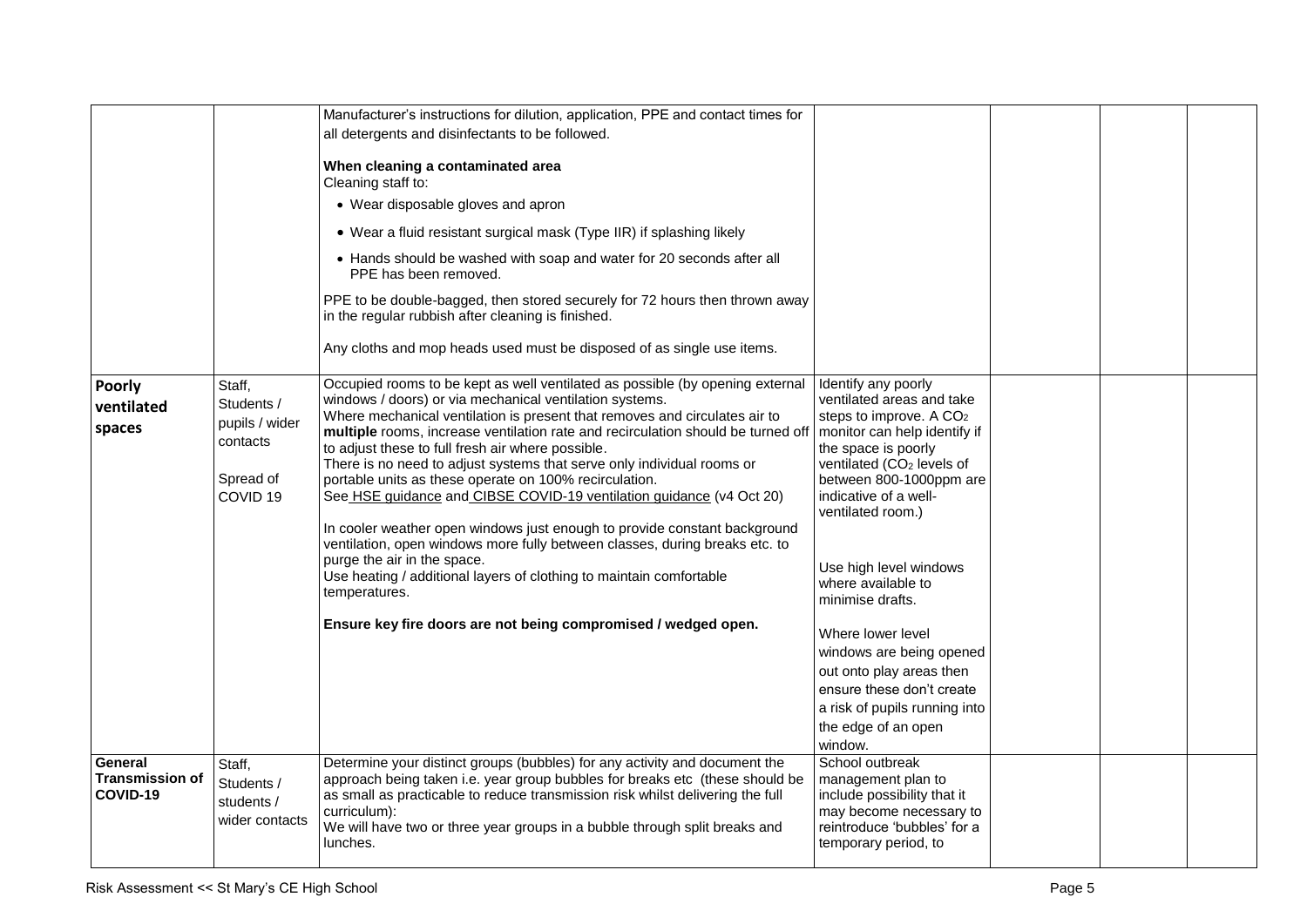| Spread of           | <b>Meetings</b>                                                                                                                                        | reduce mixing between |  |  |
|---------------------|--------------------------------------------------------------------------------------------------------------------------------------------------------|-----------------------|--|--|
| COVID <sub>19</sub> | Hybrid approach to meetings / parents evenings etc. with use of virtual means                                                                          | groups                |  |  |
|                     |                                                                                                                                                        |                       |  |  |
|                     | <b>Face coverings</b>                                                                                                                                  |                       |  |  |
|                     | Face coverings should be worn by students, staff and visitors when moving                                                                              |                       |  |  |
|                     | around the premises, outside of classrooms, such as in corridors and                                                                                   |                       |  |  |
|                     | communal areas. (Revised DfE guidance 29/11/21). From January 4 <sup>th</sup> 2022                                                                     |                       |  |  |
|                     | face coverings are also required to be worn by students within classrooms.                                                                             |                       |  |  |
|                     |                                                                                                                                                        |                       |  |  |
|                     | Those wearing face coverings should clean hands before and after touching -                                                                            |                       |  |  |
|                     | including to remove or put them on - and store them in individual, sealable                                                                            |                       |  |  |
|                     |                                                                                                                                                        |                       |  |  |
|                     | plastic bags between use. See guidance on face coverings in Education                                                                                  |                       |  |  |
|                     |                                                                                                                                                        |                       |  |  |
|                     | https://www.gov.uk/government/publications/face-coverings-when-to-wear-<br>one-and-how-to-make-your-own/face-coverings-when-to-wear-one-and-how-       |                       |  |  |
|                     |                                                                                                                                                        |                       |  |  |
|                     | to-make-your-own                                                                                                                                       |                       |  |  |
|                     | Face coverings should still be worn in enclosed and crowded spaces where                                                                               |                       |  |  |
|                     | you may come into contact with people you don't normally meet. This includes                                                                           |                       |  |  |
|                     | public transport and dedicated transport to school.                                                                                                    |                       |  |  |
|                     |                                                                                                                                                        |                       |  |  |
|                     | Where staff move across groups hands to be washed / sanitised before and                                                                               |                       |  |  |
|                     | after and social distancing should be maintained, aim for 2m from other staff                                                                          |                       |  |  |
|                     | and adults as far as is reasonable. Staff have been asked to consider whether                                                                          |                       |  |  |
|                     | a face to face communication is actually necessary (can the communication                                                                              |                       |  |  |
|                     | instead be by phone, e-mail or video call) before that communication takes<br>place. When face to face contact with another member of staff in another |                       |  |  |
|                     | area/office etc is deemed essential then staff should maintain an acceptable                                                                           |                       |  |  |
|                     | distance during this time.                                                                                                                             |                       |  |  |
|                     |                                                                                                                                                        |                       |  |  |
|                     | Staff to avoid close face to face contact and minimise time spent within close                                                                         |                       |  |  |
|                     | proximity of others.                                                                                                                                   |                       |  |  |
|                     |                                                                                                                                                        |                       |  |  |
|                     | Zone school assigning groups to different areas at breaks and lunchtimes.                                                                              |                       |  |  |
|                     | Staggered timetable to keep groups (see above for our bubble arrangements)                                                                             |                       |  |  |
|                     | apart at break and lunchtime.                                                                                                                          |                       |  |  |
|                     |                                                                                                                                                        |                       |  |  |
|                     | One way systems in place for staff at lesson and break changeovers and                                                                                 |                       |  |  |
|                     | students at all times between 8am and 3:15pm and classrooms kept unlocked                                                                              |                       |  |  |
|                     | to prevent queuing and SLT, Directors, Subject Leads, Year Leads, Student                                                                              |                       |  |  |
|                     | managers and Behaviour Team supervise corridor / communal areas during                                                                                 |                       |  |  |
|                     | changeover to facilitate safe movement.                                                                                                                |                       |  |  |
|                     |                                                                                                                                                        |                       |  |  |
|                     |                                                                                                                                                        |                       |  |  |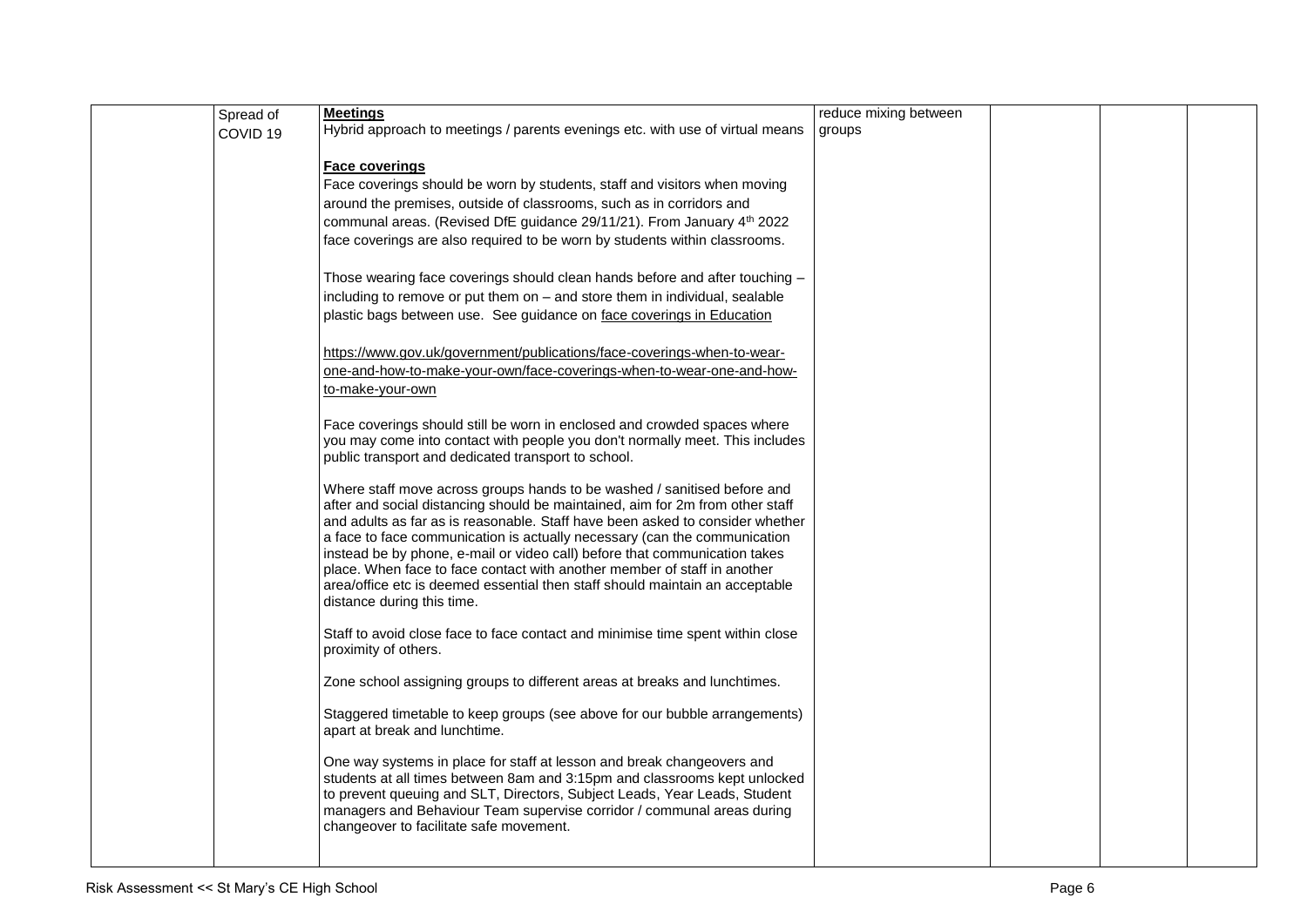| General<br><b>Transmission of</b><br>COVID-19 wider<br>use of school by<br>3rd parties /<br>beyond school<br>day | Staff,<br>Students /<br>pupils / wider<br>contacts<br>Spread of<br>COVID <sub>19</sub> | Hiring and lettings risk assessments on use required from provider<br>No set restrictions on indoor / outdoor capacity limits beyond what the school<br>chooses to impose.<br>Supplementary conditions of hire in place for COVID see<br>https://thegrid.org.uk/health-and-safety-offsite-visits-premises/health-and-<br>safety/premises-and-site-related<br>Room layouts and areas able to be accessed agreed with hirer.<br>Time of hire avoids any unnecessary mixing with members of the school<br>community.<br>Welfare facilities and adequate supplies of soap/water, paper towels, hand<br>sanitiser etc. are provided.<br>Consider how well ventilated the hired space is and if this can be improved, for<br>example by opening windows / doors where appropriate.<br>Provide additional signage, if required, for hired spaces to remind users on<br>hand washing etc.<br>All areas used, particularly touch surfaces are cleaned before / after use /<br>before occupation by school.<br>Record should be kept of all visitors / lead booker (maintained for 21 days) to<br>aid track and trace. Or NHS QR code poster and check in function could be<br>used for members of the public when premises are let to external providers.<br>(this is not a legal requirement)<br>Schools are not expected to create NHS QR code posters for their normal day<br>to day operations.<br>In the event of a subsequent positive case returned by a hirer / member of a<br>3rd party group ensure there is a process in place to notify the school.<br>Breakfast and after school clubs - risk assessments on delivery required<br>from providers. Our in-school breakfast club will resume from 1 September<br>2021, allowing students from any year group to attend.<br>See protective measures for holiday and after school clubs, and other out of<br>school settings | Hirings / lettings to be<br>reviewed in line with<br>national advice. In the<br>event of a local outbreak<br>additional measures may<br>be required.<br>See also Sport England<br>FAQs on return of sport |  |  |
|------------------------------------------------------------------------------------------------------------------|----------------------------------------------------------------------------------------|------------------------------------------------------------------------------------------------------------------------------------------------------------------------------------------------------------------------------------------------------------------------------------------------------------------------------------------------------------------------------------------------------------------------------------------------------------------------------------------------------------------------------------------------------------------------------------------------------------------------------------------------------------------------------------------------------------------------------------------------------------------------------------------------------------------------------------------------------------------------------------------------------------------------------------------------------------------------------------------------------------------------------------------------------------------------------------------------------------------------------------------------------------------------------------------------------------------------------------------------------------------------------------------------------------------------------------------------------------------------------------------------------------------------------------------------------------------------------------------------------------------------------------------------------------------------------------------------------------------------------------------------------------------------------------------------------------------------------------------------------------------------------------------------------------------------------------------------------------------------------|-----------------------------------------------------------------------------------------------------------------------------------------------------------------------------------------------------------|--|--|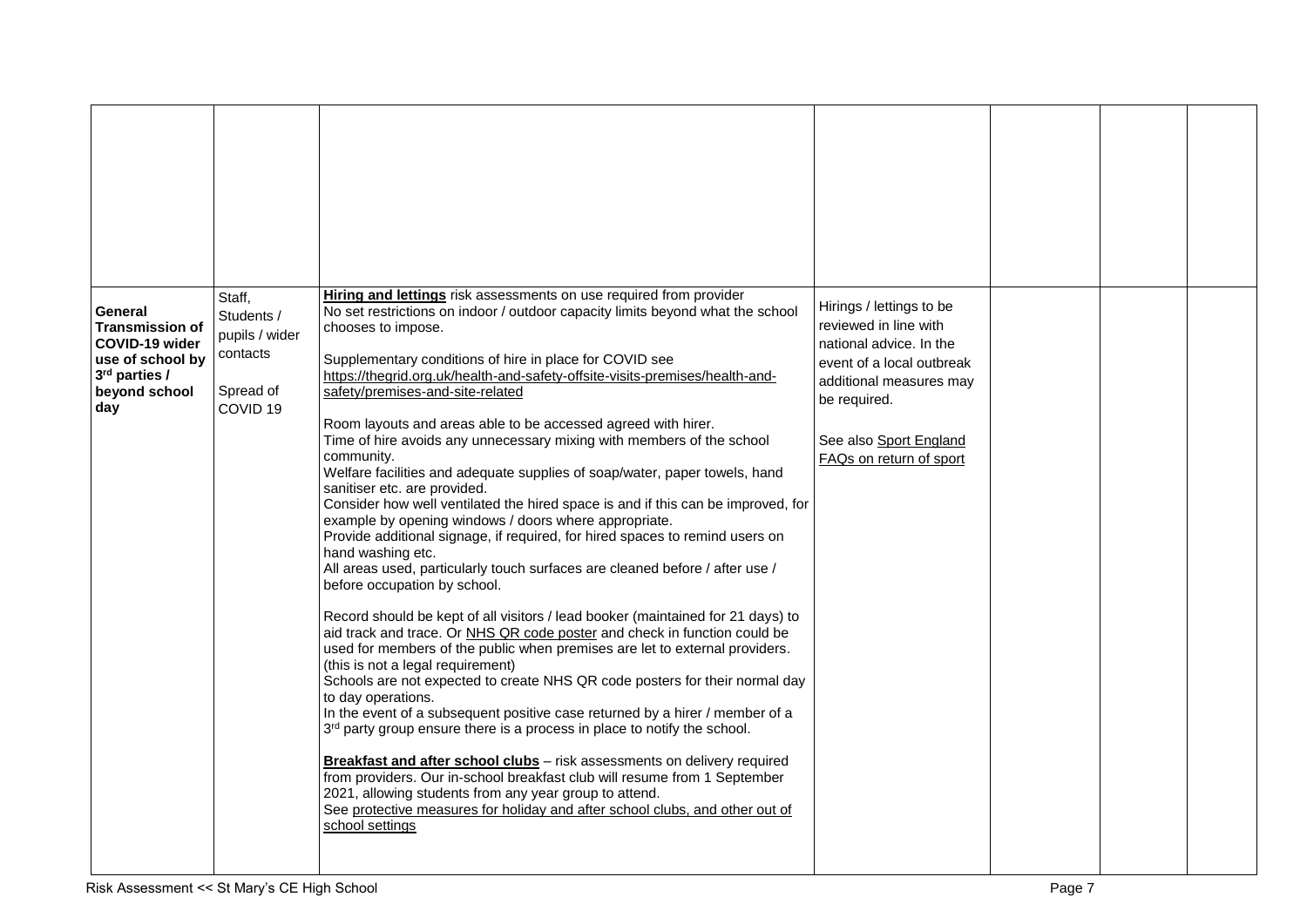|                  |                     | <b>Performances</b><br>Audiences indoor / outdoor have been permitted since May 17 <sup>th</sup> (see also<br>performing Arts guidance). For all indoor spaces, maximise natural ventilation<br>(through opening windows and doors or using mechanical systems wherever<br>possible-see ventilation and music). Face coverings recommended in<br>communal areas. | In the event of a local<br>outbreak additional<br>measures may be<br>required. School outbreak<br>management plan<br>to consider any individual<br>events. Be prepared to<br>change or cancel events<br>depending on the scale of<br>the outbreak, associated<br>risks, and advice from the<br>HCC Public Health team. |  |  |
|------------------|---------------------|------------------------------------------------------------------------------------------------------------------------------------------------------------------------------------------------------------------------------------------------------------------------------------------------------------------------------------------------------------------|------------------------------------------------------------------------------------------------------------------------------------------------------------------------------------------------------------------------------------------------------------------------------------------------------------------------|--|--|
| Access to &      | Staff,              | All year groups to start at the same time.                                                                                                                                                                                                                                                                                                                       |                                                                                                                                                                                                                                                                                                                        |  |  |
| egress from site | Students /          | Review access points, open up alternative gates.                                                                                                                                                                                                                                                                                                                 |                                                                                                                                                                                                                                                                                                                        |  |  |
|                  | students /          | Year groups have designated entrance points.                                                                                                                                                                                                                                                                                                                     |                                                                                                                                                                                                                                                                                                                        |  |  |
|                  |                     |                                                                                                                                                                                                                                                                                                                                                                  |                                                                                                                                                                                                                                                                                                                        |  |  |
|                  | wider contacts      |                                                                                                                                                                                                                                                                                                                                                                  |                                                                                                                                                                                                                                                                                                                        |  |  |
|                  |                     | Communicate changes and allocated times to parents/carers / students.                                                                                                                                                                                                                                                                                            |                                                                                                                                                                                                                                                                                                                        |  |  |
|                  | Spread of           |                                                                                                                                                                                                                                                                                                                                                                  |                                                                                                                                                                                                                                                                                                                        |  |  |
|                  | COVID <sub>19</sub> | Review site access points to facilitate social distancing - may need to change                                                                                                                                                                                                                                                                                   |                                                                                                                                                                                                                                                                                                                        |  |  |
|                  |                     | the number of access points, either increase to reduce congestion or decrease                                                                                                                                                                                                                                                                                    |                                                                                                                                                                                                                                                                                                                        |  |  |
|                  |                     | to enable monitoring.                                                                                                                                                                                                                                                                                                                                            |                                                                                                                                                                                                                                                                                                                        |  |  |
|                  |                     |                                                                                                                                                                                                                                                                                                                                                                  |                                                                                                                                                                                                                                                                                                                        |  |  |
|                  |                     | Discourage parents/carers picking up their children from gathering at the                                                                                                                                                                                                                                                                                        |                                                                                                                                                                                                                                                                                                                        |  |  |
|                  |                     | school gates.                                                                                                                                                                                                                                                                                                                                                    |                                                                                                                                                                                                                                                                                                                        |  |  |
|                  |                     | Introduce visual aids to help parents/carers socially distance / supervise entry                                                                                                                                                                                                                                                                                 |                                                                                                                                                                                                                                                                                                                        |  |  |
|                  |                     | and collection.                                                                                                                                                                                                                                                                                                                                                  |                                                                                                                                                                                                                                                                                                                        |  |  |
|                  |                     | Communicate expectations to parents/carers.                                                                                                                                                                                                                                                                                                                      |                                                                                                                                                                                                                                                                                                                        |  |  |
|                  |                     | One-way traffic through most external doors and stairs to reduce face to face<br>passing.                                                                                                                                                                                                                                                                        |                                                                                                                                                                                                                                                                                                                        |  |  |
|                  |                     | <b>Staff / students</b>                                                                                                                                                                                                                                                                                                                                          |                                                                                                                                                                                                                                                                                                                        |  |  |
|                  |                     | On arrival all staff and students to wash hands using nearest available toilet or                                                                                                                                                                                                                                                                                |                                                                                                                                                                                                                                                                                                                        |  |  |
|                  |                     | use the sanitiser provided at their point of entry.                                                                                                                                                                                                                                                                                                              |                                                                                                                                                                                                                                                                                                                        |  |  |
|                  |                     | <b>Visitors</b>                                                                                                                                                                                                                                                                                                                                                  |                                                                                                                                                                                                                                                                                                                        |  |  |
|                  |                     | Staff have been asked to reduce face-to-face visits to essential visits only, and                                                                                                                                                                                                                                                                                |                                                                                                                                                                                                                                                                                                                        |  |  |
|                  |                     | conduct as much business as possible on the telephone or via online                                                                                                                                                                                                                                                                                              |                                                                                                                                                                                                                                                                                                                        |  |  |
|                  |                     | platforms (e.g. Zoom or Teams). Ensure all visitors / building users are aware                                                                                                                                                                                                                                                                                   |                                                                                                                                                                                                                                                                                                                        |  |  |
|                  |                     | of school's expectations. They must follow the school's expectations on face                                                                                                                                                                                                                                                                                     |                                                                                                                                                                                                                                                                                                                        |  |  |
|                  |                     | coverings, social distancing, hand washing / use of sanitiser on entry and                                                                                                                                                                                                                                                                                       |                                                                                                                                                                                                                                                                                                                        |  |  |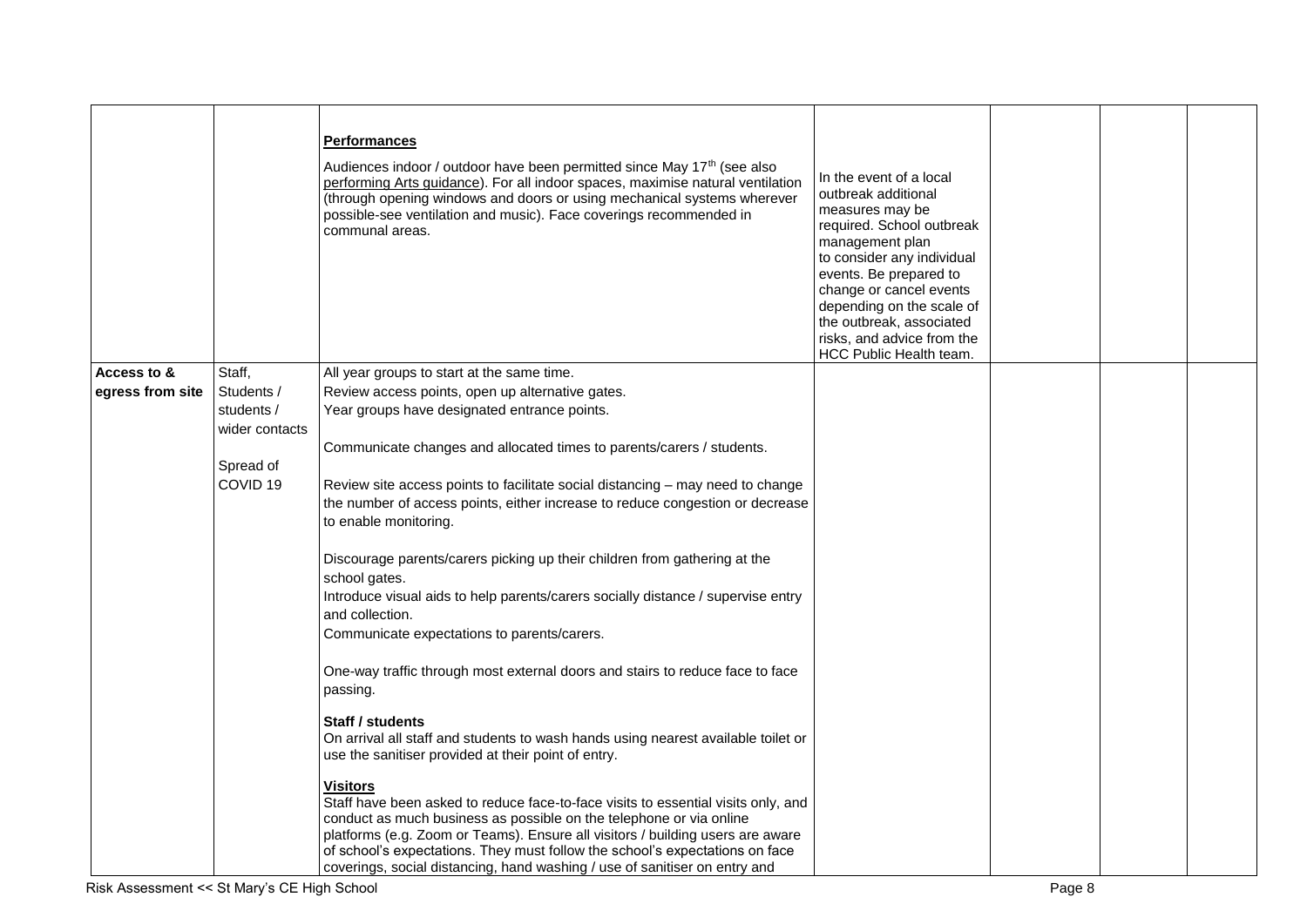|                                                                                                             |                                                                                          | adhere to any restrictions on accessing parts of the building stipulated by the<br>school. Visitors are asked to ensure they have had a negative result on a LFD<br>test before visiting and must not attend if experiencing any symptoms of Covid<br>19.<br>Volunteers, temporary / supply staff, sports coaches and other providers are<br>briefed on school's arrangements for managing and minimising risk.<br>Where visits can happen outside of school hours, they should.<br>No longer a requirement to collect contact details but this will support NHS<br>Test and Trace. Check in by recording and securely storing names and<br>contact details.<br>Signage in reception regarding good hygiene.<br>Use of Perspex screens for open receptions.                                                                                                                                                                                                                                                                                                                                                                                                                                                                                                              |  |  |
|-------------------------------------------------------------------------------------------------------------|------------------------------------------------------------------------------------------|--------------------------------------------------------------------------------------------------------------------------------------------------------------------------------------------------------------------------------------------------------------------------------------------------------------------------------------------------------------------------------------------------------------------------------------------------------------------------------------------------------------------------------------------------------------------------------------------------------------------------------------------------------------------------------------------------------------------------------------------------------------------------------------------------------------------------------------------------------------------------------------------------------------------------------------------------------------------------------------------------------------------------------------------------------------------------------------------------------------------------------------------------------------------------------------------------------------------------------------------------------------------------|--|--|
| <b>Contact points</b><br><b>Equipment use</b><br>printers,<br>workstations,<br>apparatus,<br>machinery etc. | Staff,<br>Students /<br>students /<br>wider contacts<br>Spread of<br>COVID <sub>19</sub> | Parents/carers to ensure children have their own water bottles in school.<br>Water fountains will remain off for the foreseeable future.<br>Regularly clean and disinfect common contact surfaces in reception, office,<br>access control etc. (screens, telephone handsets, desks).<br>Staff and students have their own basic equipment (pens, pencils etc.) to<br>avoid sharing.<br>Classroom resources which is shared within groups (bubble) is cleaned<br>regularly.<br>Those shared across groups must be cleaned between use or 'quarantined'<br>(for 48 hrs, 72 hours for plastic) before being used by another group.<br>Sanitising wipes available in IT rooms.<br>Minimise unnecessary sharing of resources, e.g. students take exercise books<br>home etc.<br><b>Activities and resources</b><br>For secondary science and DT also consider CLEAPPS advice (GL343 &<br>GL 344) for suggested considerations in undertaking practical work.<br>Use of shared resources between groups to be minimised, and to be cleaned<br>after use (including computers, PE equipment etc). Build into end of lesson<br>activity routines.<br>Schools to ensure anti-bacterial wipes are available in all IT rooms and<br>teacher to ensure students wipe down after use. |  |  |
| <b>Proximity of</b><br>students/staff                                                                       | Staff,                                                                                   | Staff are to maintain a safe distance between each other (2 metres wherever<br>possible)                                                                                                                                                                                                                                                                                                                                                                                                                                                                                                                                                                                                                                                                                                                                                                                                                                                                                                                                                                                                                                                                                                                                                                                 |  |  |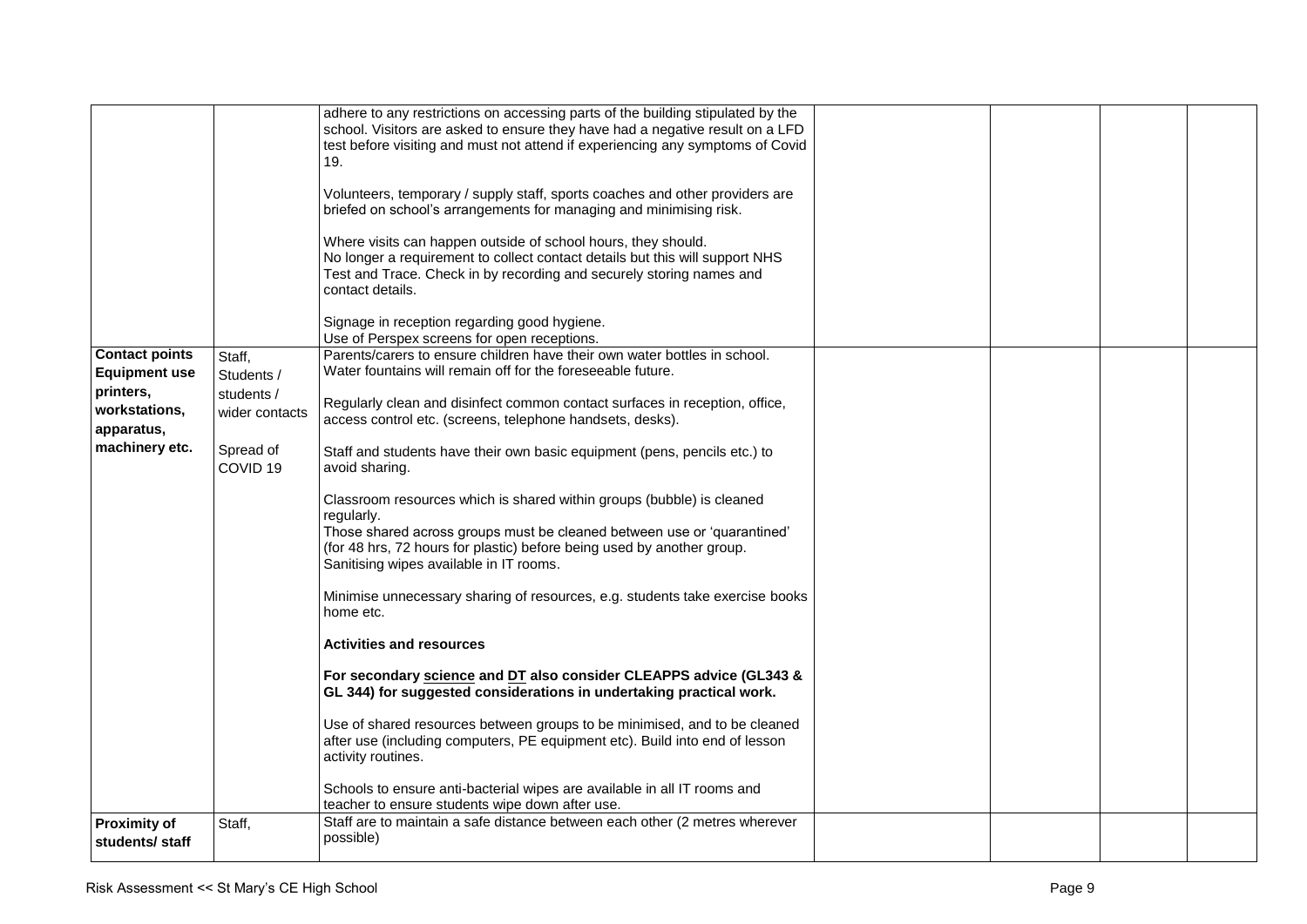| Students /<br>students /<br>wider contacts | Rooms to be kept as well ventilated as possible (opening windows) or via<br>ventilation units (where mechanical ventilation is present adjust these to full<br>fresh air where possible)                                                                                                                                                                                                                                                                                                                                |  |  |
|--------------------------------------------|-------------------------------------------------------------------------------------------------------------------------------------------------------------------------------------------------------------------------------------------------------------------------------------------------------------------------------------------------------------------------------------------------------------------------------------------------------------------------------------------------------------------------|--|--|
| Spread of                                  | Consider opportunities for outdoor learning to assist in social distancing.                                                                                                                                                                                                                                                                                                                                                                                                                                             |  |  |
| COVID <sub>19</sub>                        | Staff to achieve social distancing guidance in offices/staff rooms/close working<br>in rooms etc wherever possible. Carbon Dioxide monitors in place in forty<br>classrooms to alert when extra ventilation is required.                                                                                                                                                                                                                                                                                                |  |  |
|                                            | Where staff need to move between classes and year groups, they should try<br>and keep their distance from students and other staff and adults as much as<br>they can.                                                                                                                                                                                                                                                                                                                                                   |  |  |
|                                            | Meetings / 1-2-1's / training<br>Limit face to face meetings to those which are essential and cannot be<br>delivered in any other way. Ensure these are conducted in large enough areas<br>to maintain social distancing; or via electronic means (Zoom and Microsoft<br>Teams etc.) For the month of January 2022, all meetings should be done via<br>phone or online platforms (Zoom or Teams). This will be reviewed after 26<br>January when the Government is to announce any changes to the national<br>response. |  |  |
|                                            | <b>Staff rooms</b><br>Review occupancy levels and layout to facilitate social distancing<br>Set maximum occupancy for communal staff rooms (signs displayed at<br>entrances), staff to stagger use to enable distancing.<br>Staff not to linger at the pigeon holes, entrances/exits, or the kitchen area.<br>Staff briefing to be once a week and be in the Main Hall to facilitate social<br>distancing.                                                                                                              |  |  |
|                                            | <b>Offices</b><br>Staff workstations to be an acceptable distance apart and ensure shared work<br>stations are cleaned before and after use.                                                                                                                                                                                                                                                                                                                                                                            |  |  |
|                                            | Stairs / corridors<br>Implementation of one-way system (where possible e.g. multiple routes /<br>stairs) for staff at lesson and break changeovers and students at all times<br>between 8am and 3:15pm Staggering use and numbers using circulation<br>spaces at the same time.<br>Unlocked classrooms to reduce multiple groups queuing in same shared<br>areas/ narrow corridors etc.                                                                                                                                 |  |  |
|                                            | Increase use of exterior routes and external doors to aid transition of students<br>to reduce proximity of staff and students indoors.                                                                                                                                                                                                                                                                                                                                                                                  |  |  |
|                                            | <b>Changing rooms</b>                                                                                                                                                                                                                                                                                                                                                                                                                                                                                                   |  |  |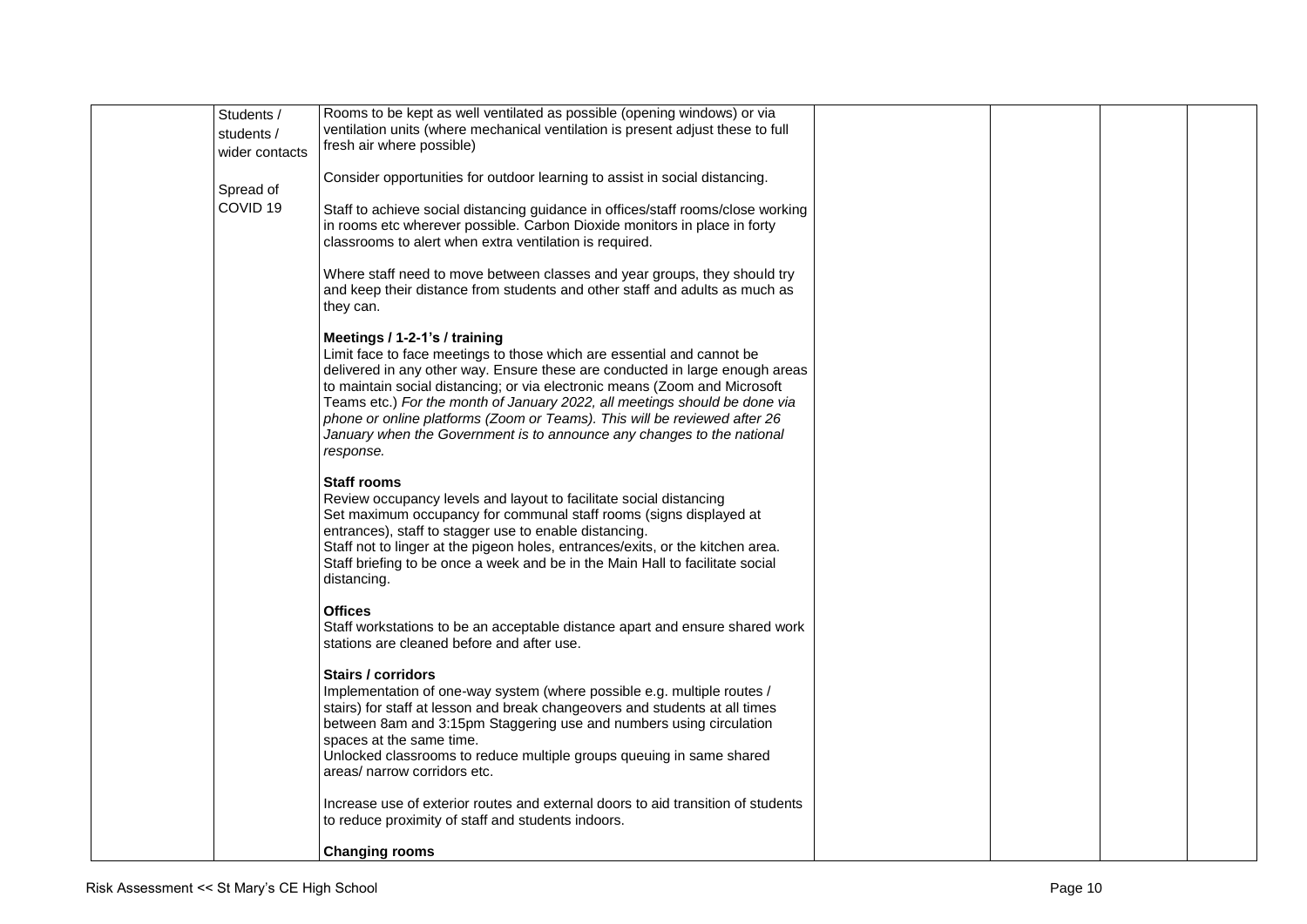|                                 | Numbers needing to use facilities reduced by allowing students in Years 7 and<br>8 to wear PE kit to school.                                                                                                                                                                                                                                                                                                                                                                                                                                                                                                                                                                                                                                                                                                                                   |                                                                                                                                                                                                                                                                                                                        |  |  |
|---------------------------------|------------------------------------------------------------------------------------------------------------------------------------------------------------------------------------------------------------------------------------------------------------------------------------------------------------------------------------------------------------------------------------------------------------------------------------------------------------------------------------------------------------------------------------------------------------------------------------------------------------------------------------------------------------------------------------------------------------------------------------------------------------------------------------------------------------------------------------------------|------------------------------------------------------------------------------------------------------------------------------------------------------------------------------------------------------------------------------------------------------------------------------------------------------------------------|--|--|
|                                 |                                                                                                                                                                                                                                                                                                                                                                                                                                                                                                                                                                                                                                                                                                                                                                                                                                                |                                                                                                                                                                                                                                                                                                                        |  |  |
|                                 | Enhanced cleaning of touch points throughout the day and cleaning of all<br>areas at the end of each day.                                                                                                                                                                                                                                                                                                                                                                                                                                                                                                                                                                                                                                                                                                                                      |                                                                                                                                                                                                                                                                                                                        |  |  |
|                                 | Provision of suitable and sufficient rubbish bins in these areas with regular<br>removal and disposal.                                                                                                                                                                                                                                                                                                                                                                                                                                                                                                                                                                                                                                                                                                                                         |                                                                                                                                                                                                                                                                                                                        |  |  |
|                                 | <b>Break / Playgrounds</b><br>Supervision to reduce any group activities that require students from different<br>bubbles to mix.<br>Limiting group interaction by clearly zoning areas and staggering breaks.<br>Using playing fields when weather permits.<br>Brief all staff on expectations.<br>Increased supervision to aid enforcement of separation as far as is<br>reasonable.                                                                                                                                                                                                                                                                                                                                                                                                                                                          |                                                                                                                                                                                                                                                                                                                        |  |  |
|                                 | Site staff moving/lifting items where the activity requires two people to<br>undertake the task to ensure it can be carried out safely and therefore it does<br>not allow 2m social distancing to be maintained:<br>Activities where 2m social distancing is not possible to be kept to a<br>minimum<br>Activity time to be kept as short as possible with a maximum of 15<br>$\bullet$<br>mins at a time for each session with increased frequency of hand<br>washing and surface cleaning between sessions<br>Staff to work side to side (or back to back) rather than face to face<br>wherever possible<br>Fixed partnering to allow the same to people to work on the<br>shift/activity together as far as possible to reduce contact and risk<br>Staff to wear face covering if preferred particularly when working in<br>enclosed spaces |                                                                                                                                                                                                                                                                                                                        |  |  |
| <b>Curriculum</b><br>activities | PE / school sport<br>No restrictions on how many people can take part in sport indoors / outdoors.<br>No set restrictions on activities - continue to follow relevant National<br>Governing Bodies guidance.<br>Since 29th March outdoor fixtures against other schools have been<br>permissible (in line with restrictions on grassroots sport).<br>Since 12th April indoor competition between different schools has been<br>permissible.<br>See guidance on grassroot sports for public and sport providers, safe<br>provision and facilities, and guidance from Sport England                                                                                                                                                                                                                                                              | In the event of a local<br>outbreak additional<br>measures may be<br>required. School outbreak<br>management plan<br>to consider any individual<br>events. Be prepared to<br>change or cancel events<br>depending on the scale of<br>the outbreak, associated<br>risks, and advice from the<br>HCC Public Health team. |  |  |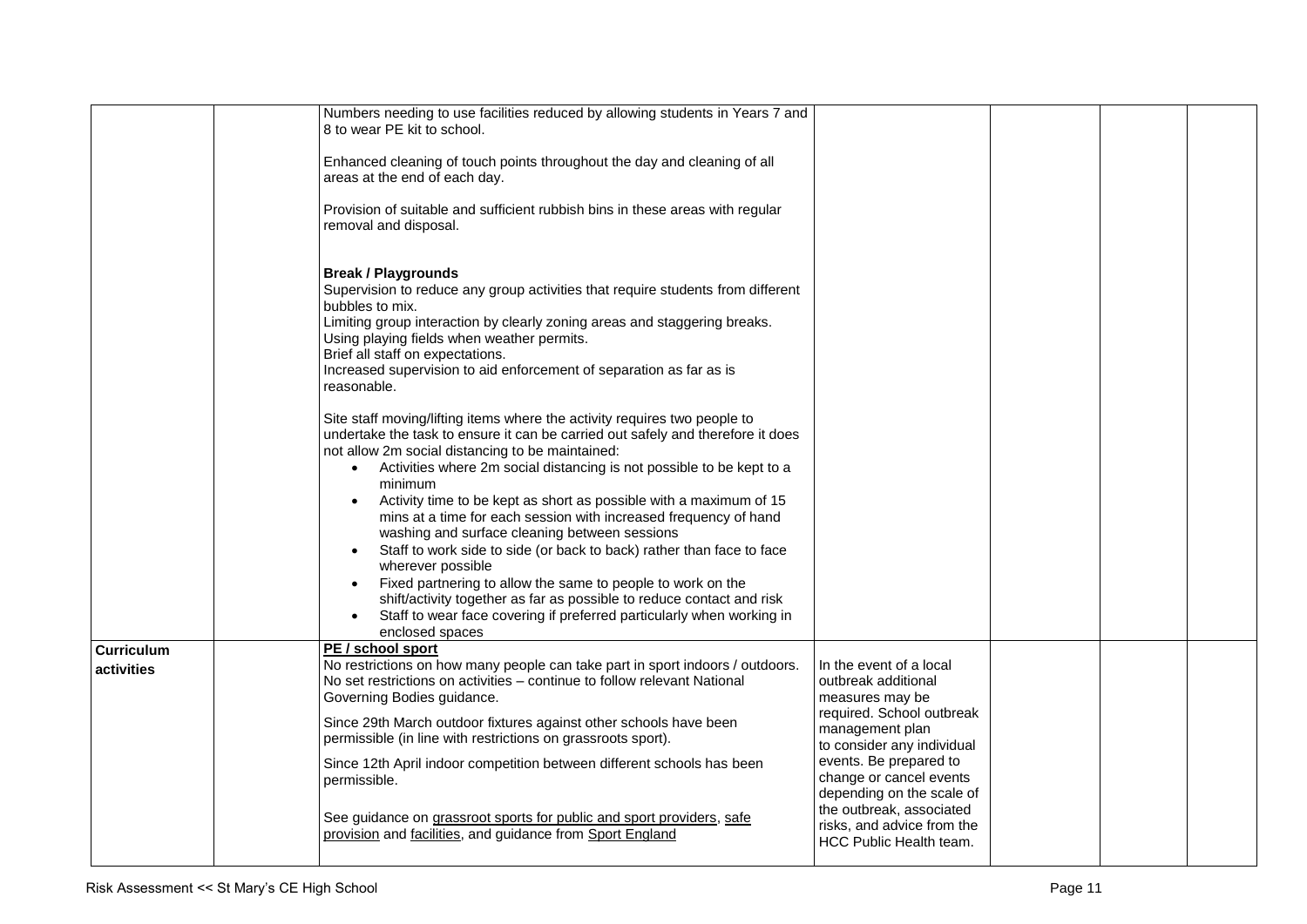|                   | Spread of<br>COVID <sub>19</sub>           | Reinforce handwashing prior to eating food.<br>Hand sanitiser is available at the entrance of any room where people eat and<br>should be used by all persons when entering and leaving the area.<br><b>Dining Room use</b>                                                                                                                                              |                                                                                                                 |  |  |
|-------------------|--------------------------------------------|-------------------------------------------------------------------------------------------------------------------------------------------------------------------------------------------------------------------------------------------------------------------------------------------------------------------------------------------------------------------------|-----------------------------------------------------------------------------------------------------------------|--|--|
| <b>lunchtimes</b> | Students /<br>students /<br>wider contacts | between certain year groups with a rota for use of dining areas.<br>Students (with the exception of Post-16 students) are not allowed to leave site<br>at break/lunchtime.                                                                                                                                                                                              |                                                                                                                 |  |  |
| Catering use /    | Staff,                                     | Timetabling ensures break times staggered to reduce congestion and contact                                                                                                                                                                                                                                                                                              | Travel list (and broader<br>international travel policy)<br>is subject to change,<br>contingency plans required |  |  |
|                   |                                            | <b>Offsite visits</b><br>Offsite visits (day visits) able to be run since 12 <sup>th</sup> April in line with the<br>Government's roadmap.<br>Domestic residential visits able to take place since 17th May 2021<br>International visits able to commence from start of Autumn term 2021.<br>Off site visits risk assessment to be undertaken and include IPC measures. |                                                                                                                 |  |  |
|                   |                                            | Additional guidance and supplementary risk assessment on music lessons in<br>school has been produced by Herts Music service.<br>http://www.hertsmusicservice.org.uk/schools-covid-update/                                                                                                                                                                              |                                                                                                                 |  |  |
|                   |                                            | Where using indoor spaces ensure good ventilation through the use of<br>mechanical systems and/or opening windows and doors.<br>Use larger rooms with high ceilings (school Hall) for larger groups.<br>Encouraging the use of outside space where practical                                                                                                            |                                                                                                                 |  |  |
|                   |                                            | <b>Music Singing and wind / brass instruments</b><br>No limits on the number of people who can sing indoors or outdoors. However<br>there is Increased risk of aerosol transmission with volume and larger<br>numbers of individuals within a confined space.                                                                                                           |                                                                                                                 |  |  |
|                   |                                            | Science / DT<br>For secondary science and DT see also CLEAPPS advice (GL343<br>& GL 344) for suggested considerations in undertaking practical work.<br><b>CLEAPSS Home page</b>                                                                                                                                                                                        |                                                                                                                 |  |  |
|                   |                                            | See advice and FAQ's from Association for Physical Education, AfPE have<br>also published a model risk assessment for PE.<br>https://www.afpe.org.uk/physical-education/coronavirus-guidance-support/                                                                                                                                                                   |                                                                                                                 |  |  |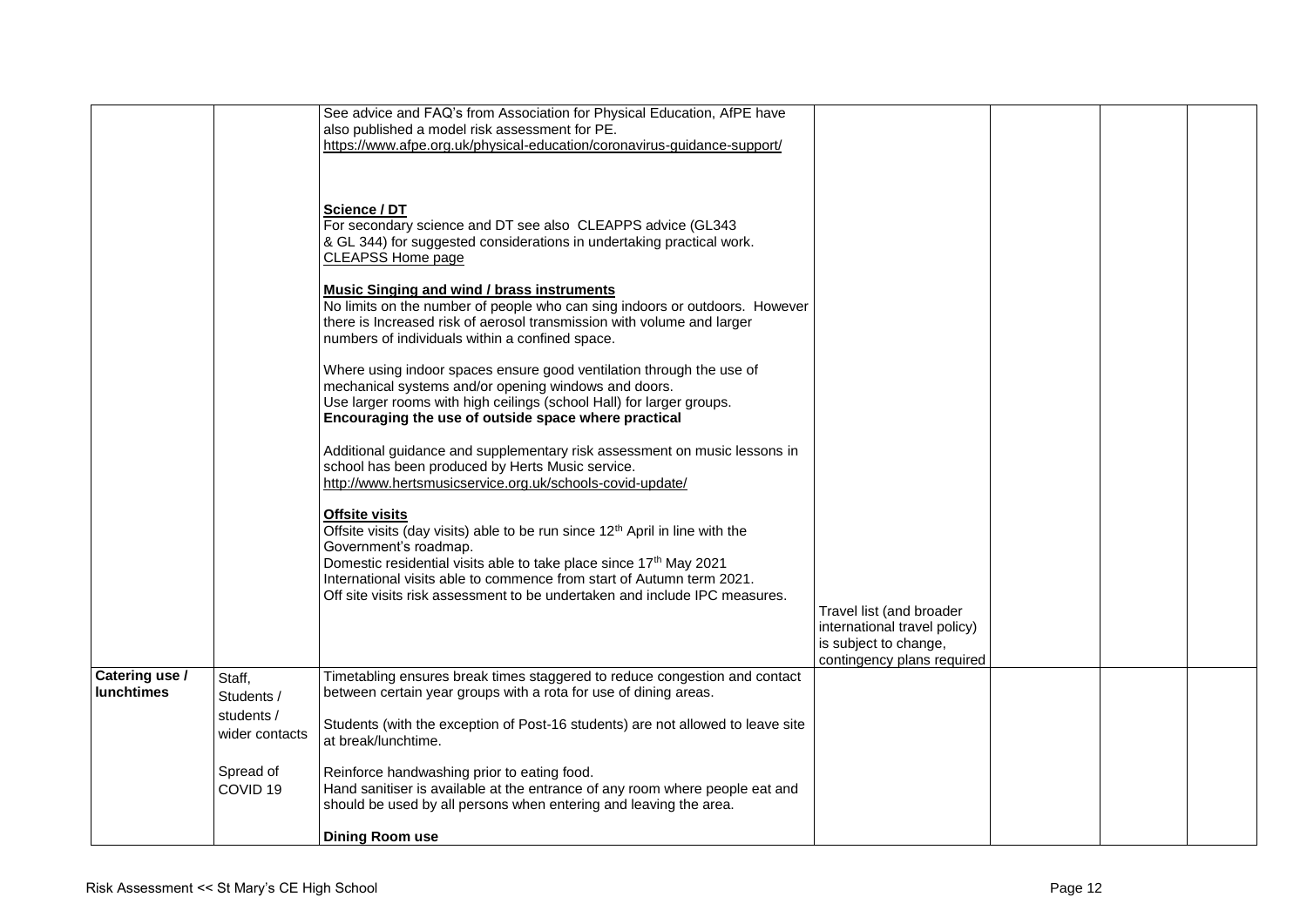|                        |                     | Food operators continue to follow Food Standard Agency's (FSA) guidance on        |  |  |
|------------------------|---------------------|-----------------------------------------------------------------------------------|--|--|
|                        |                     | good hygiene practices in food preparation and their Hazard Analysis and          |  |  |
|                        |                     |                                                                                   |  |  |
|                        |                     | Critical Control Point (HACCP) processes.                                         |  |  |
|                        |                     | Students to enter dining rooms during their allocated group times.                |  |  |
|                        |                     |                                                                                   |  |  |
|                        |                     |                                                                                   |  |  |
|                        |                     | Payments are taken by contactless card.                                           |  |  |
|                        |                     |                                                                                   |  |  |
|                        |                     | Drinking water should be provided with enhanced cleaning measures of the          |  |  |
|                        |                     | tap mechanism introduced.                                                         |  |  |
|                        |                     |                                                                                   |  |  |
|                        |                     | All rubbish and waste should be put straight in the bin by the user and not left  |  |  |
|                        |                     | for someone else to clear up.                                                     |  |  |
|                        |                     |                                                                                   |  |  |
|                        |                     | All tables in areas used for eating will be thoroughly cleaned between sittings   |  |  |
|                        |                     | and at the end of each break and shift.                                           |  |  |
| Transport /            | Staff,              | Encourage walking / cycling to school                                             |  |  |
| <b>Travel off site</b> | Students /          |                                                                                   |  |  |
|                        | students /          | <b>Public transport and Home to School Transport</b>                              |  |  |
|                        | wider contacts      | All persons to limit their use of public transport and if this is not possible    |  |  |
|                        |                     | individuals should follow government advice on the wearing of face coverings.     |  |  |
|                        |                     | Guidance on how to wear and make a cloth face covering is available.              |  |  |
|                        | Spread of           | Students are required to wear a face covering at all times when a passenger       |  |  |
|                        | COVID <sub>19</sub> | on school arranged transport (Goldenboy coach).                                   |  |  |
|                        |                     |                                                                                   |  |  |
|                        |                     | <b>Minibus use</b>                                                                |  |  |
|                        |                     | Vehicles to be cleaned after use / between drivers etc. (sanitiser / disinfectant |  |  |
|                        |                     | wipes to be available on the vehicle).                                            |  |  |
|                        |                     | Regular cleaning of vehicle contact points (handles, keys, display and controls   |  |  |
|                        |                     | etc) - in-particular where vehicles are shared between groups.                    |  |  |
|                        |                     | Use hand sanitizer on entering / leaving vehicle. Windows to be open to           |  |  |
|                        |                     |                                                                                   |  |  |
|                        |                     | improve ventilation.                                                              |  |  |
|                        |                     | Staff to wear disposable gloves when refueling.                                   |  |  |
| <b>Contractors</b>     | Contractors,        | School and any on site contractors (Catering, cleaning provider etc.) to co-      |  |  |
|                        | Staff,              | operate and share risk assessments.                                               |  |  |
|                        | Students /          |                                                                                   |  |  |
|                        | students /          | All contractors will read and comply with signs in reception regarding good       |  |  |
|                        |                     | hygiene.                                                                          |  |  |
|                        | wider contacts.     |                                                                                   |  |  |
|                        |                     | Staff and contractors are to maintain a safe distance between themselves and      |  |  |
|                        | Spread of           | others (1 metre+ where practicable).                                              |  |  |
|                        | COVID <sub>19</sub> |                                                                                   |  |  |
|                        |                     | All contractors are to wash their hands or use alcohol-based hand sanitiser       |  |  |
|                        |                     | upon entering the site.                                                           |  |  |
|                        |                     |                                                                                   |  |  |
|                        |                     | Agreed approach to scheduled / ongoing building works put in place.               |  |  |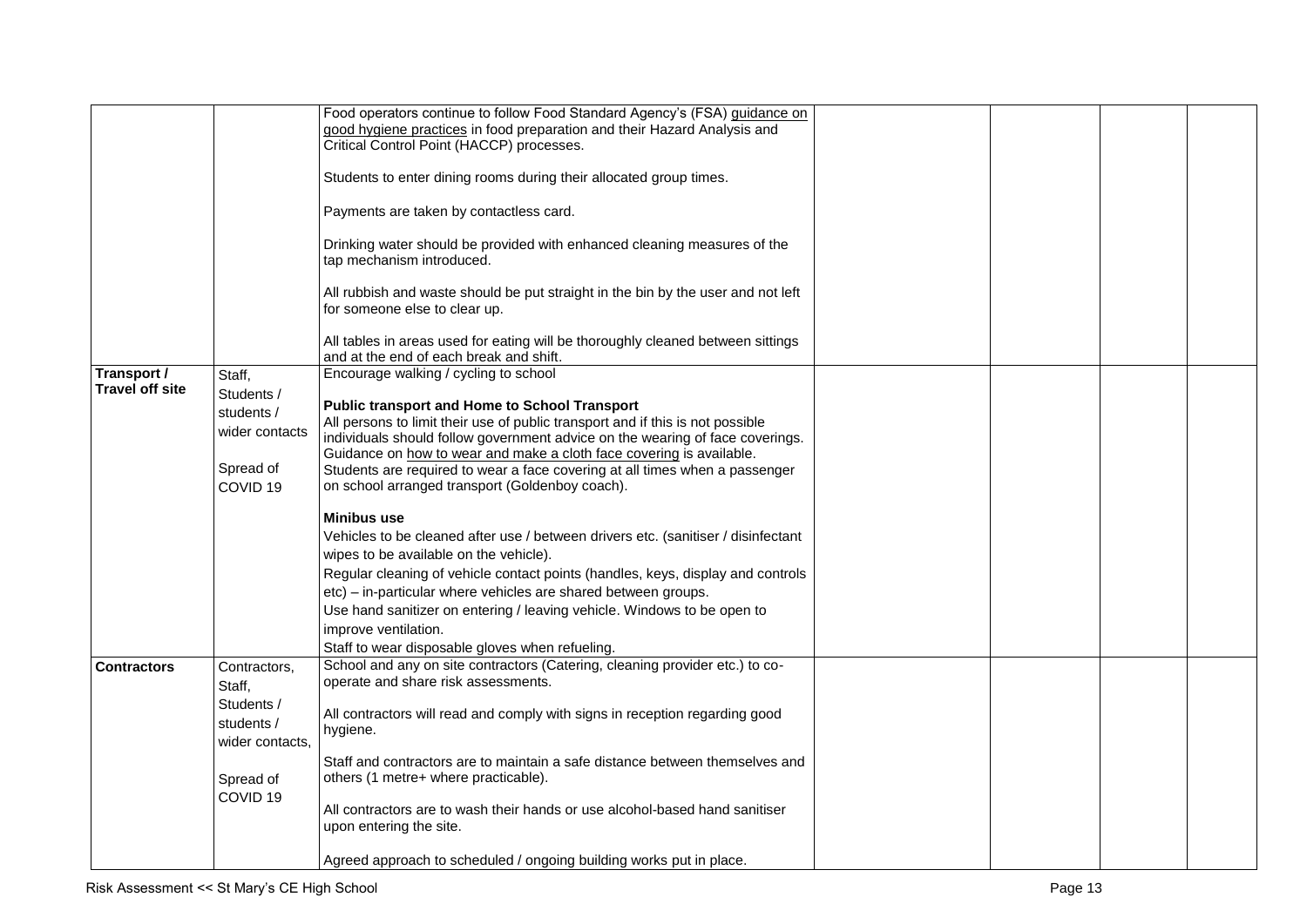| Where works can be conducted outside of the school day, they are.<br>Site inductions are carried out following social distancing principles.<br>Schools to seek confirmation of the contractor's method statement / risk<br>assessment. |  |  |
|-----------------------------------------------------------------------------------------------------------------------------------------------------------------------------------------------------------------------------------------|--|--|
|                                                                                                                                                                                                                                         |  |  |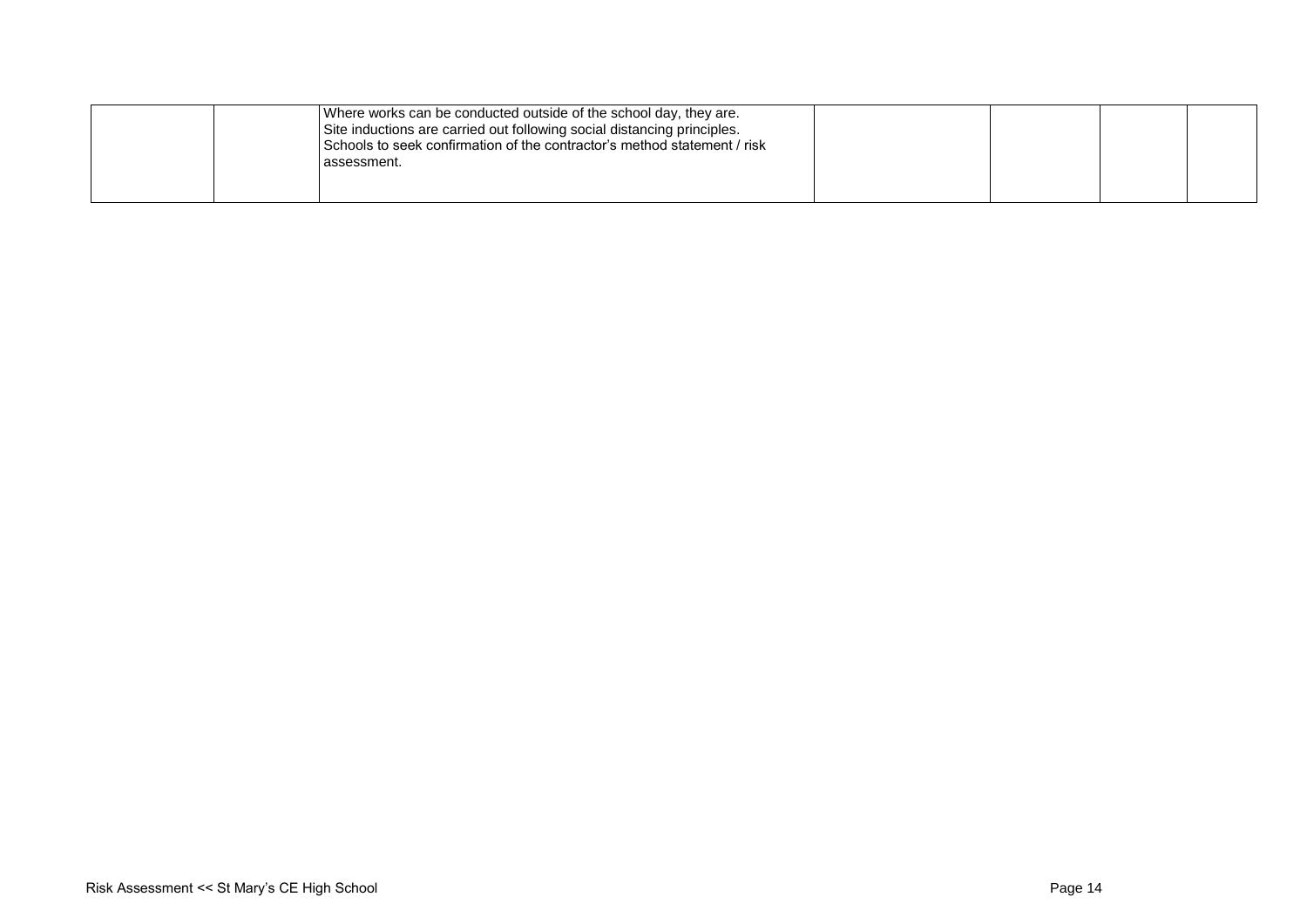|                           | Staff,                           | Where reasonable physical contact should be kept to a minimum e.g. students                                                                                            |  |  |
|---------------------------|----------------------------------|------------------------------------------------------------------------------------------------------------------------------------------------------------------------|--|--|
| <b>Provision of first</b> | Students /                       | apply cold pack, wipe, plaster where able to do so.<br>Wash hands before / after treatment.                                                                            |  |  |
| aid                       | students /                       |                                                                                                                                                                        |  |  |
|                           | wider contacts                   | Those administering first aid should wear PPE appropriate to the                                                                                                       |  |  |
|                           |                                  | circumstances. Where the injury was significant and thus required close care                                                                                           |  |  |
|                           | Spread of                        | for an extended period then it would be reasonable to provide PPE.                                                                                                     |  |  |
|                           | COVID <sub>19</sub>              | All PPE should be worn properly, and removed with care. Wash hands                                                                                                     |  |  |
|                           |                                  | immediately and thoroughly before and after removing PPE.                                                                                                              |  |  |
|                           |                                  | See also 'provision of personal care' and 'Suspected case whilst working                                                                                               |  |  |
|                           |                                  | on site'.                                                                                                                                                              |  |  |
|                           |                                  | First aiders to be aware of advice on CPR from The Resuscitation Council                                                                                               |  |  |
|                           |                                  | Resuscitation Council UK Statement on COVID-19 in relation to CPR and                                                                                                  |  |  |
|                           |                                  | resuscitation in first aid and community settings   Resuscitation Council UK                                                                                           |  |  |
|                           |                                  | Staff to contact generalofficers@st-maryshigh.herts.sch.uk (or use walkie                                                                                              |  |  |
|                           |                                  | talkie if this is possible) if a child wants first aid, and then send the child down                                                                                   |  |  |
|                           |                                  | once they have had a response from the office.                                                                                                                         |  |  |
|                           | Staff,                           | Additional PPE in place if required e.g. for intimate care, to be risk assessed                                                                                        |  |  |
| <b>Provision of</b>       | Students /                       | and to be based on nature of task and level of contact (e.g. disposable apron,<br>gloves, fluid resistant surgical mask (type IIR) and if there is a risk of splashing |  |  |
| personal care             | students /                       | to the eyes e.g. coughing, spitting, vomiting then eye protection (e.g. face                                                                                           |  |  |
|                           | wider contacts                   | shield / visor) should be worn.) Face visors or shields should not be worn as                                                                                          |  |  |
|                           |                                  | an alternative to face coverings. Ensure any reusable PPE such as face visors                                                                                          |  |  |
|                           | Spread of<br>COVID <sub>19</sub> | are cleaned after use.                                                                                                                                                 |  |  |
|                           |                                  | Where a child falls ill with Coronavirus symptoms whilst on site (new                                                                                                  |  |  |
|                           |                                  | continuous cough, high temperature cough or a loss of, or change, in your                                                                                              |  |  |
|                           |                                  | normal sense of taste or smell.) then school staff supervising the child while                                                                                         |  |  |
|                           |                                  | they await collection should wear PPE (a fluid resistant surgical mask) if close                                                                                       |  |  |
|                           |                                  | contact is required.                                                                                                                                                   |  |  |
|                           |                                  | If direct care (such as for a child with complex needs) is required then staff                                                                                         |  |  |
|                           |                                  | giving care to wear a fluid resistant surgical mask, disposable apron and                                                                                              |  |  |
|                           |                                  | gloves.<br>All PPE should be worn properly, and removed with care. Wash hands                                                                                          |  |  |
|                           |                                  | immediately and thoroughly before and after removing PPE.                                                                                                              |  |  |
| <b>Emergency</b>          | Staff,                           | Emergency evacuations are to take place following social distancing principles                                                                                         |  |  |
| procedures (Fire          | Students /                       | as far as is reasonably practicable (this will be impacted during evacuation, but                                                                                      |  |  |
| alarm activations         | students /                       | will be for a short period).                                                                                                                                           |  |  |
| etc)                      | wider contacts                   | Maintain groups / bubbles at assembly points.                                                                                                                          |  |  |
|                           |                                  | Increased supervision and reiteration of messages to occupants.                                                                                                        |  |  |
|                           | Spread of                        |                                                                                                                                                                        |  |  |
|                           | COVID <sub>19</sub>              |                                                                                                                                                                        |  |  |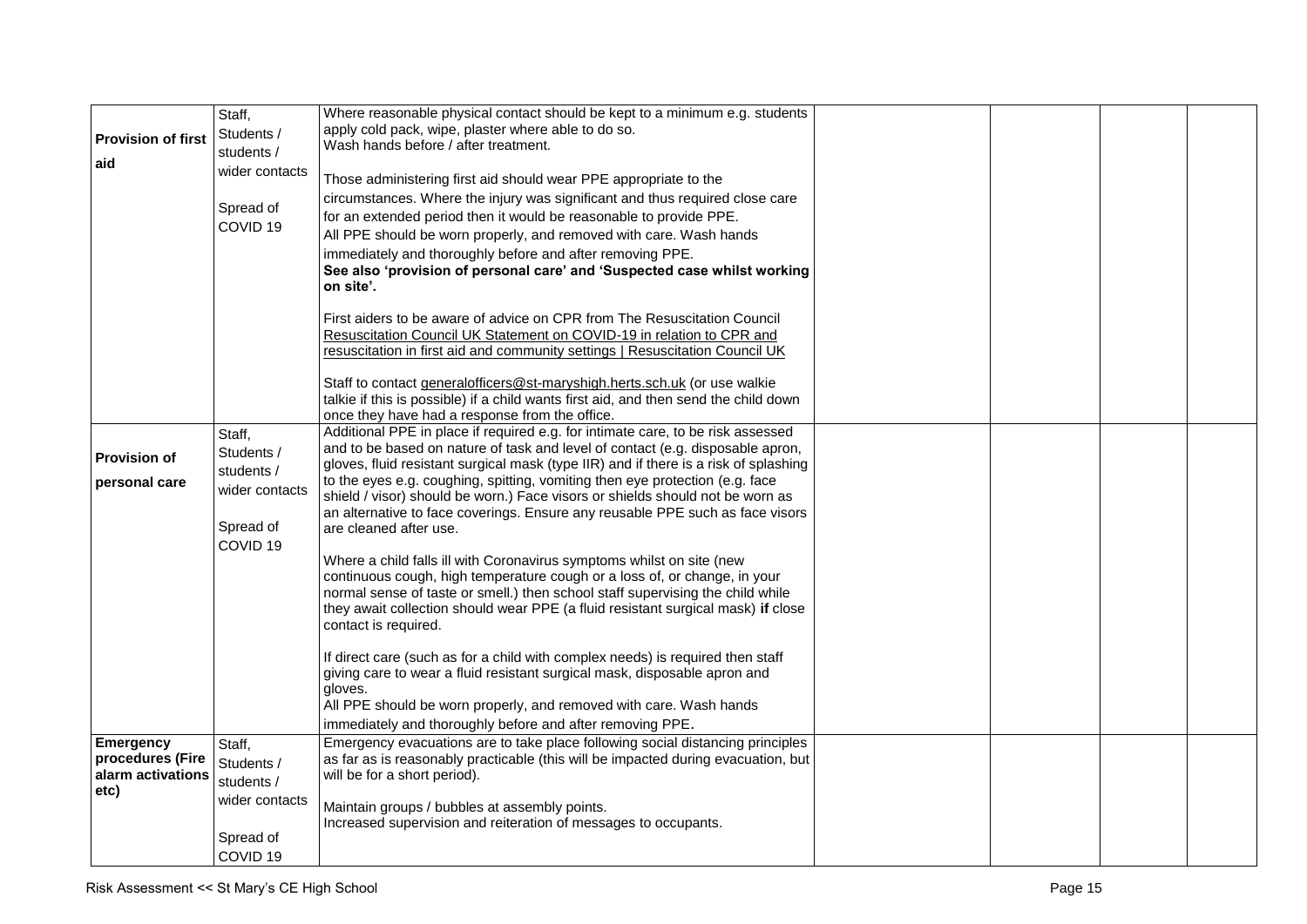|                                                     |                                                      | One-way routes to be ignored during evacuations with all using the nearest<br>exit route.                                                                                                                                         |                                                                                                                                                                                                                                           |  |  |
|-----------------------------------------------------|------------------------------------------------------|-----------------------------------------------------------------------------------------------------------------------------------------------------------------------------------------------------------------------------------|-------------------------------------------------------------------------------------------------------------------------------------------------------------------------------------------------------------------------------------------|--|--|
| <b>Premises safety</b>                              | Staff,<br>Students /<br>students                     | Ensure all 'normal' tasks / compliance checks are being carried out/planned<br>such as fire alarm testing, legionella controls, servicing of equipment, PAT<br>testing etc.<br>Ensure all key services are operational            |                                                                                                                                                                                                                                           |  |  |
|                                                     | Wider<br>safeguarding /<br>safety risks              | Ensure key fire doors are not being compromised / wedged open.                                                                                                                                                                    |                                                                                                                                                                                                                                           |  |  |
| Lack of<br>awareness of<br>PHE / school<br>controls | Staff,<br>Students /<br>students /<br>wider contacts | All staff consulted on plans and risk assessment.<br>Parents/ carers and pupils informed of measures in place to protect them<br>Posters will be displayed in the reception, welfare areas and in suitable places<br>around site. |                                                                                                                                                                                                                                           |  |  |
|                                                     | Spread of<br>COVID <sub>19</sub>                     | Clear briefing for all personnel on site, warning them of the risks posed by the<br>virus as well as the control measures outlined in this assessment and from<br>government guidance.                                            |                                                                                                                                                                                                                                           |  |  |
|                                                     |                                                      | Volunteers, peripatetic, temporary / supply staff, sports coaches and other<br>providers are briefed on school's arrangements for managing and minimising<br>risk.                                                                |                                                                                                                                                                                                                                           |  |  |
| <b>Staffing levels</b>                              | Staff,<br>Students /<br>pupils                       | Dynamic decisions on staffing levels made dependent on numbers / needs of<br>students present in school.                                                                                                                          | Local operational<br>decisions on partial<br>closure / closure to be<br>made in event of<br>insufficient available staff<br>to supervise pupils. With a<br>move to remote learning in<br>such circumstances for<br>those pupils affected. |  |  |
|                                                     | Spread of<br>COVID <sub>19</sub>                     | Reviewed to ensure adequate number of staff in attendance to maintain an<br>appropriate ratio with students and ensure key competencies (first aid etc<br>maintained)                                                             |                                                                                                                                                                                                                                           |  |  |
|                                                     | Wider<br>safeguarding<br>safety risks                | Options such as supply staff, splitting classes, SLT cover, partial closure may<br>be required in event of staff shortages.                                                                                                       |                                                                                                                                                                                                                                           |  |  |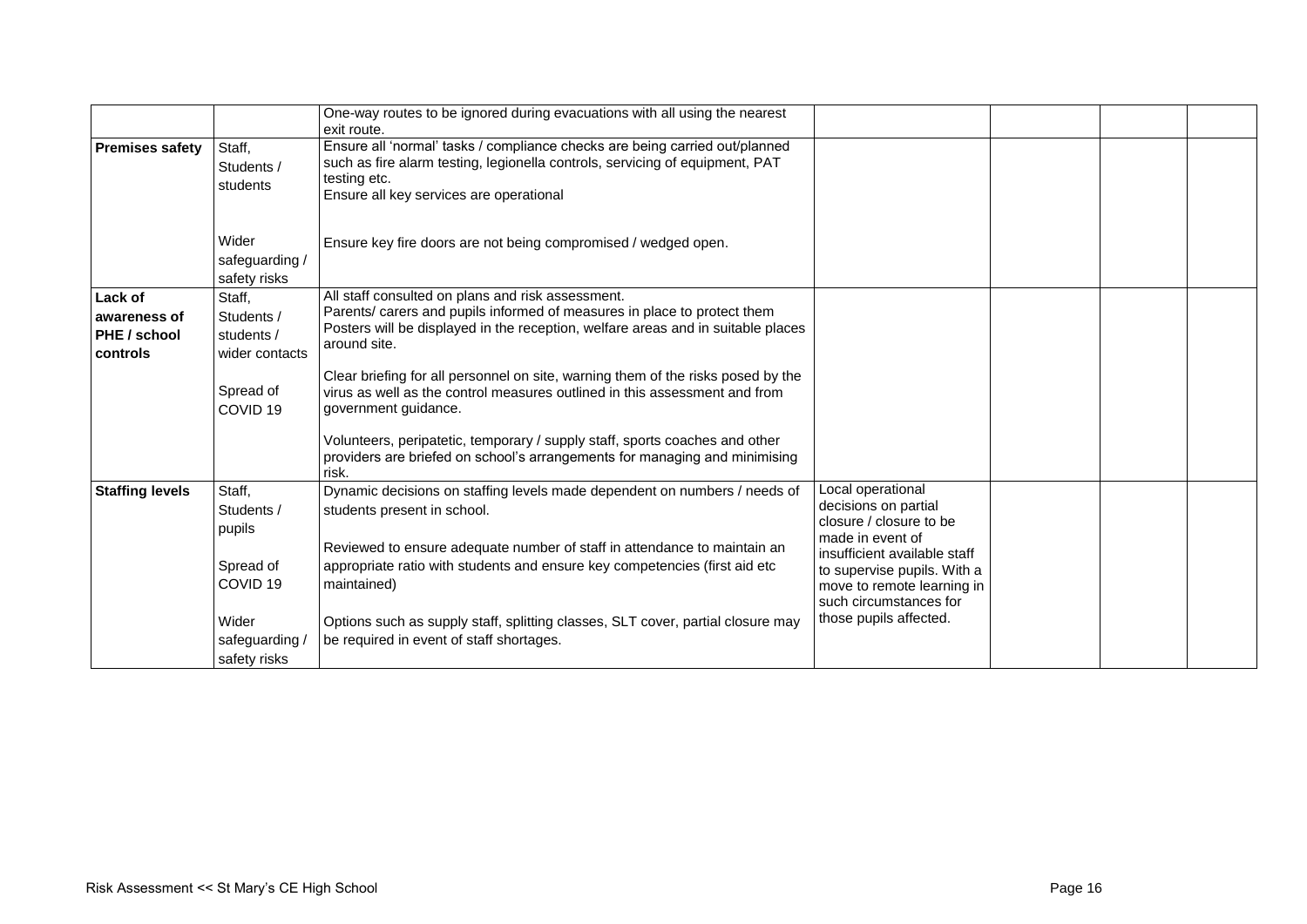## **Relevant links**

Guidance for educational settings <https://www.gov.uk/government/collections/guidance-for-schools-coronavirus-covid-19>

Actions for schools COVID operational guidance <https://www.gov.uk/government/publications/actions-for-schools-during-the-coronavirus-outbreak/guidance-for-full-opening-schools>

Contingency Framework [https://www.gov.uk/government/publications/coronavirus-covid-19-contingency-framework-for-education-and-childcare](https://www.gov.uk/government/publications/coronavirus-covid-19-contingency-framework-for-education-and-childcare-settings)[settings](https://www.gov.uk/government/publications/coronavirus-covid-19-contingency-framework-for-education-and-childcare-settings)

Protective measures for holiday and after-school clubs

[https://www.gov.uk/government/publications/protective-measures-for-holiday-or-after-school-clubs-and-other-out-of-school-settings-for-children-during](https://www.gov.uk/government/publications/protective-measures-for-holiday-or-after-school-clubs-and-other-out-of-school-settings-for-children-during-the-coronavirus-covid-19-outbreak#consider-group)[the-coronavirus-covid-19-outbreak#consider-group](https://www.gov.uk/government/publications/protective-measures-for-holiday-or-after-school-clubs-and-other-out-of-school-settings-for-children-during-the-coronavirus-covid-19-outbreak#consider-group)

Cleaning after a positive / symptomatic case on site Cleaning of non-healthcare settings<https://www.gov.uk/government/publications/covid-19-decontamination-in-non-healthcare-settings>

Guidance on infection prevention and control for COVID-19 [https://www.gov.uk/government/publications/wuhan-novel-coronavirus-infection-prevention](https://www.gov.uk/government/publications/wuhan-novel-coronavirus-infection-prevention-and-control)[and-control](https://www.gov.uk/government/publications/wuhan-novel-coronavirus-infection-prevention-and-control)

First aid guidance [https://www.gov.uk/government/publications/novel-coronavirus-2019-ncov-interim-guidance-for-first-responders/interim-guidance-for](https://www.gov.uk/government/publications/novel-coronavirus-2019-ncov-interim-guidance-for-first-responders/interim-guidance-for-first-responders-and-others-in-close-contact-with-symptomatic-people-with-potential-2019-ncov)[first-responders-and-others-in-close-contact-with-symptomatic-people-with-potential-2019-ncov](https://www.gov.uk/government/publications/novel-coronavirus-2019-ncov-interim-guidance-for-first-responders/interim-guidance-for-first-responders-and-others-in-close-contact-with-symptomatic-people-with-potential-2019-ncov)

<https://www.sja.org.uk/get-advice/first-aid-advice/covid-19-advice-for-first-aiders/>

CPR on adults https://www.sja.org.uk/get-advice/first-aid-advice/unresponsive-casualty/how-to-do-cpr-on-an-adult/

Stay at home guidance

<https://www.gov.uk/government/publications/covid-19-stay-at-home-guidance>

Test and trace<https://www.gov.uk/guidance/maintaining-records-of-staff-customers-and-visitors-to-support-nhs-test-and-trace>

Face coverings [https://www.gov.uk/government/publications/face-coverings-when-to-wear-one-and-how-to-make-your-own/face-coverings-when-to](https://www.gov.uk/government/publications/face-coverings-when-to-wear-one-and-how-to-make-your-own/face-coverings-when-to-wear-one-and-how-to-make-your-own)[wear-one-and-how-to-make-your-own](https://www.gov.uk/government/publications/face-coverings-when-to-wear-one-and-how-to-make-your-own/face-coverings-when-to-wear-one-and-how-to-make-your-own)